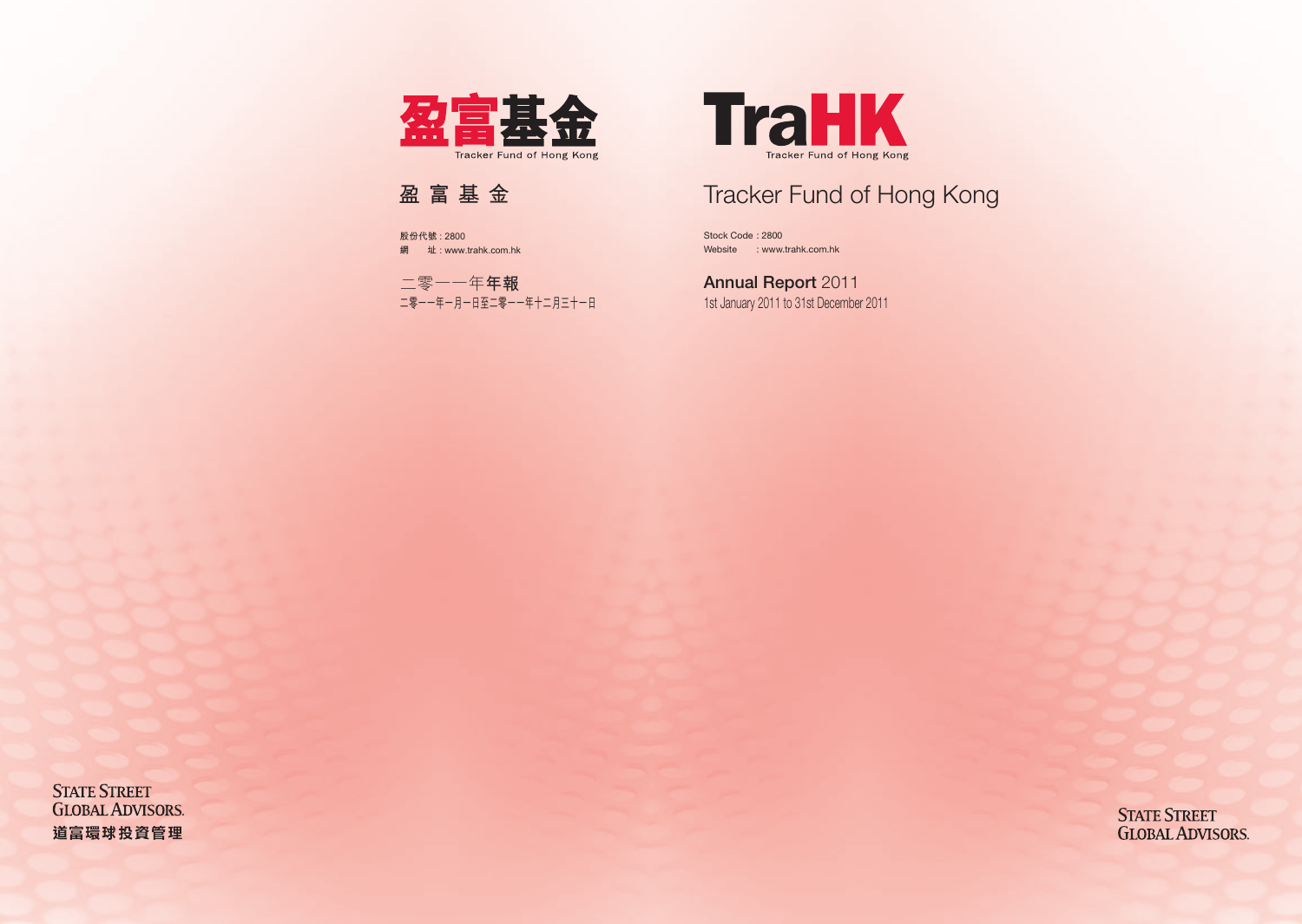# **Contents**

- Statement of Responsibilities of the Manager and the Trustee 2
	- Report of the Trustee to the Unitholders 3
		- Independent Auditor's Report 4
			- Statement of Net Assets 6
		- Statement of Comprehensive Income
- Statement of Changes in Net Assets Attributable to Holders of Redeemable Units 8
	- Statement of Cash Flows 9
	- Notes to the Financial Statements 10
		- Investment Portfolio (Unaudited) 27
	- Statement of Movements in Investment Portfolio (Unaudited) 29
		- Performance Record (Unaudited) 31
		- Administration and Management 32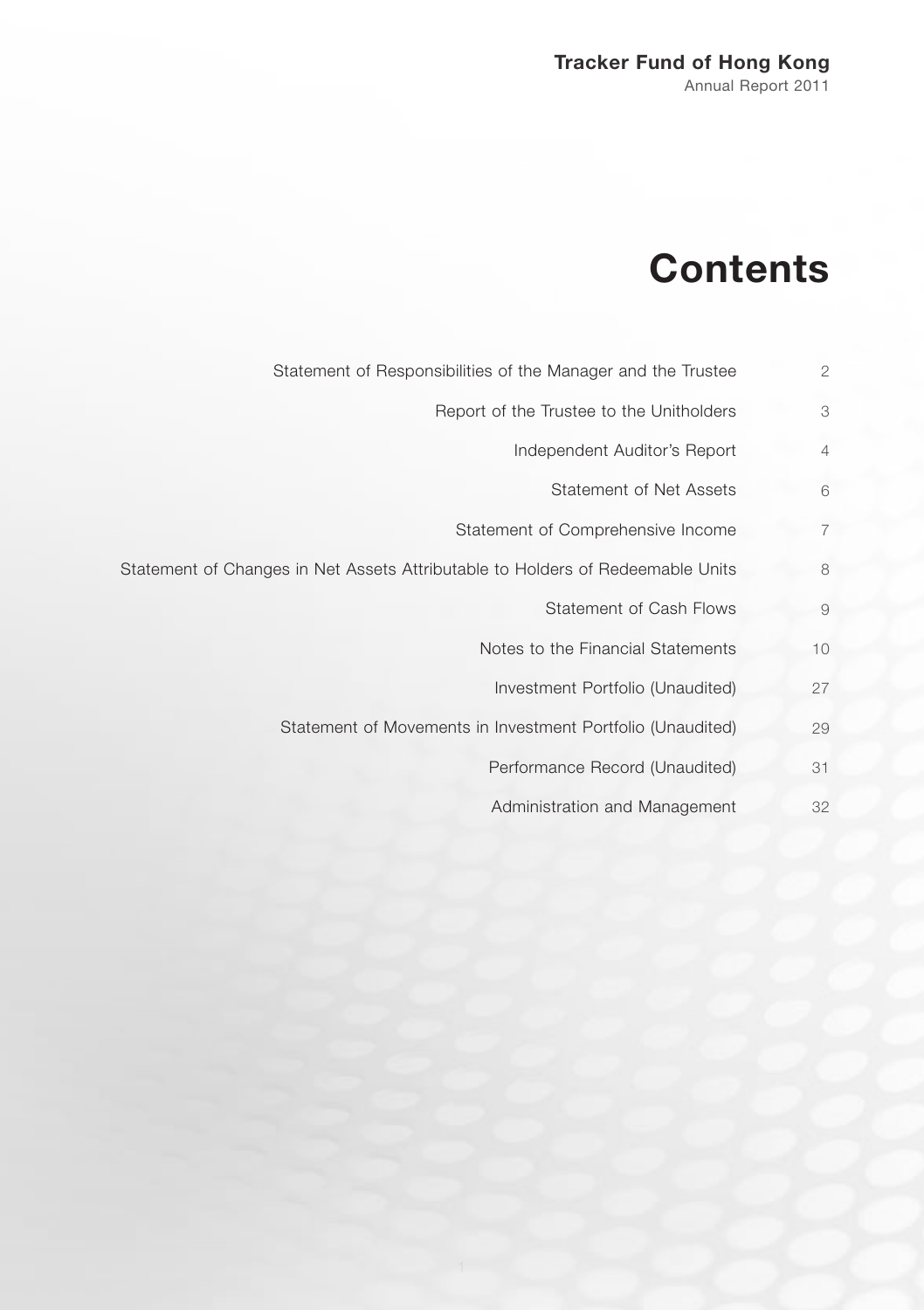## **STATEMENT OF RESPONSIBILITIES OF THE MANAGER AND THE TRUSTEE**

## **Manager's responsibilities**

The Manager of Tracker Fund of Hong Kong (the "Fund") is required by the Code on Unit Trusts and Mutual Funds established by the Securities and Futures Commission of Hong Kong (the "SFC Code") and the Trust Deed dated 23rd October 1999 (the "Trust Deed") to prepare financial statements for each annual accounting year which give a true and fair view of the financial position of the Fund at the end of that year and of the transactions for the year then ended. In respect of these financial statements the Manager is required to:

- select suitable accounting policies and then apply them consistently;
- make judgments and estimates that are prudent and reasonable; and
- prepare or arrange for the preparation of the financial statements on the basis that the Fund will continue in operation unless it is inappropriate to presume this.

The Manager is also required to manage the Fund in accordance with the Trust Deed and take reasonable steps for the prevention and detection of fraud and other irregularities.

#### **Trustee's responsibilities**

The Trustee of the Fund is required to:

- ensure that the Fund is managed by the Manager in accordance with the Trust Deed and that the investment and borrowing powers are complied with;
- satisfy itself that sufficient accounting and other records have been maintained;
- safeguard the property of the Fund and rights attaching thereto; and
- report to the Unitholders for each annual accounting year on the conduct of the Manager in the management of the Fund.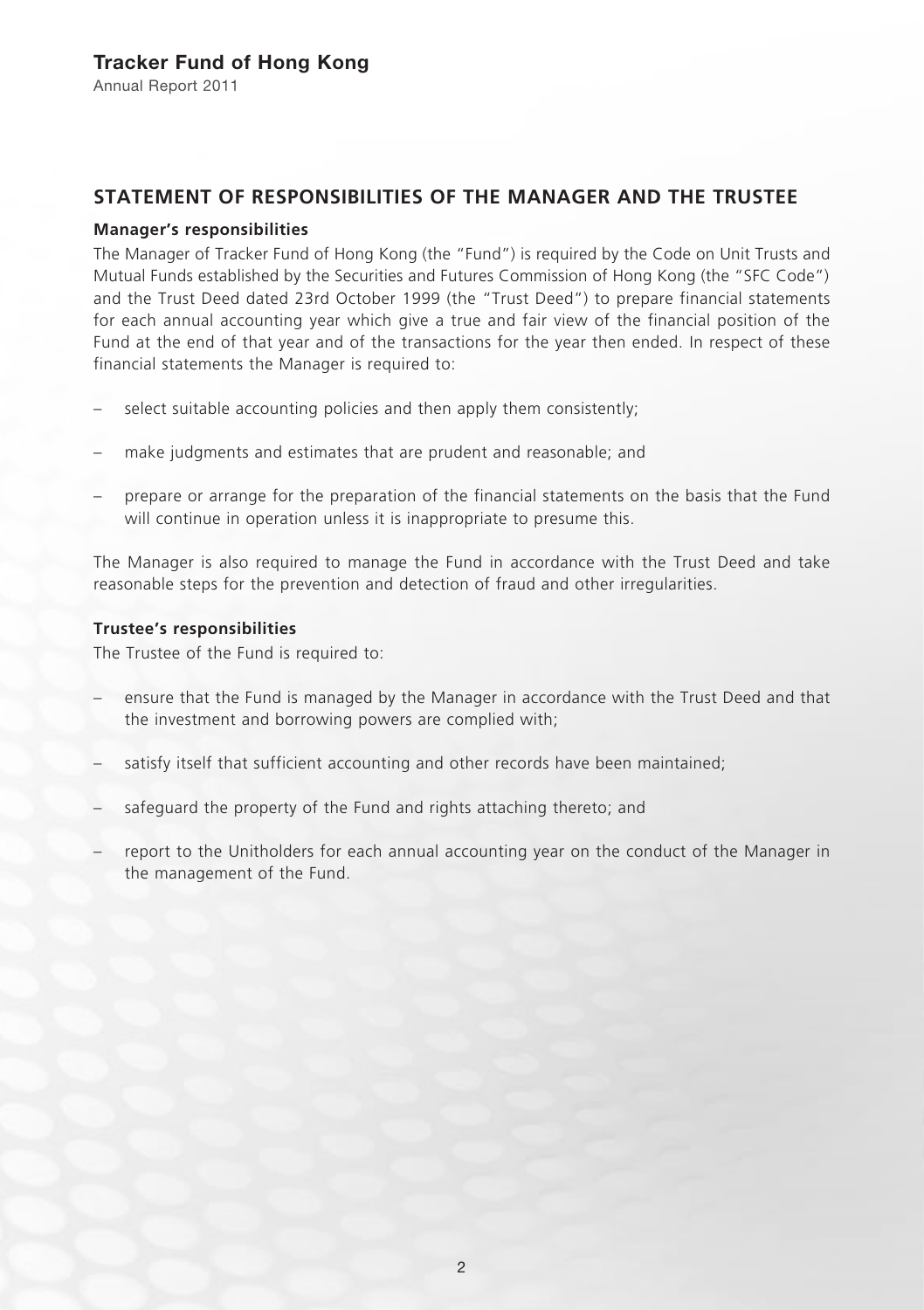## **REPORT OF THE TRUSTEE TO THE UNITHOLDERS OF TRACKER FUND OF HONG KONG**

We hereby confirm that, in our opinion, the Manager of the Fund has, in all material respects, managed the Fund in accordance with the provisions of the Trust Deed, dated 23rd October 1999 for the year ended 31st December 2011.

## **State Street Bank and Trust Company**

23 April 2012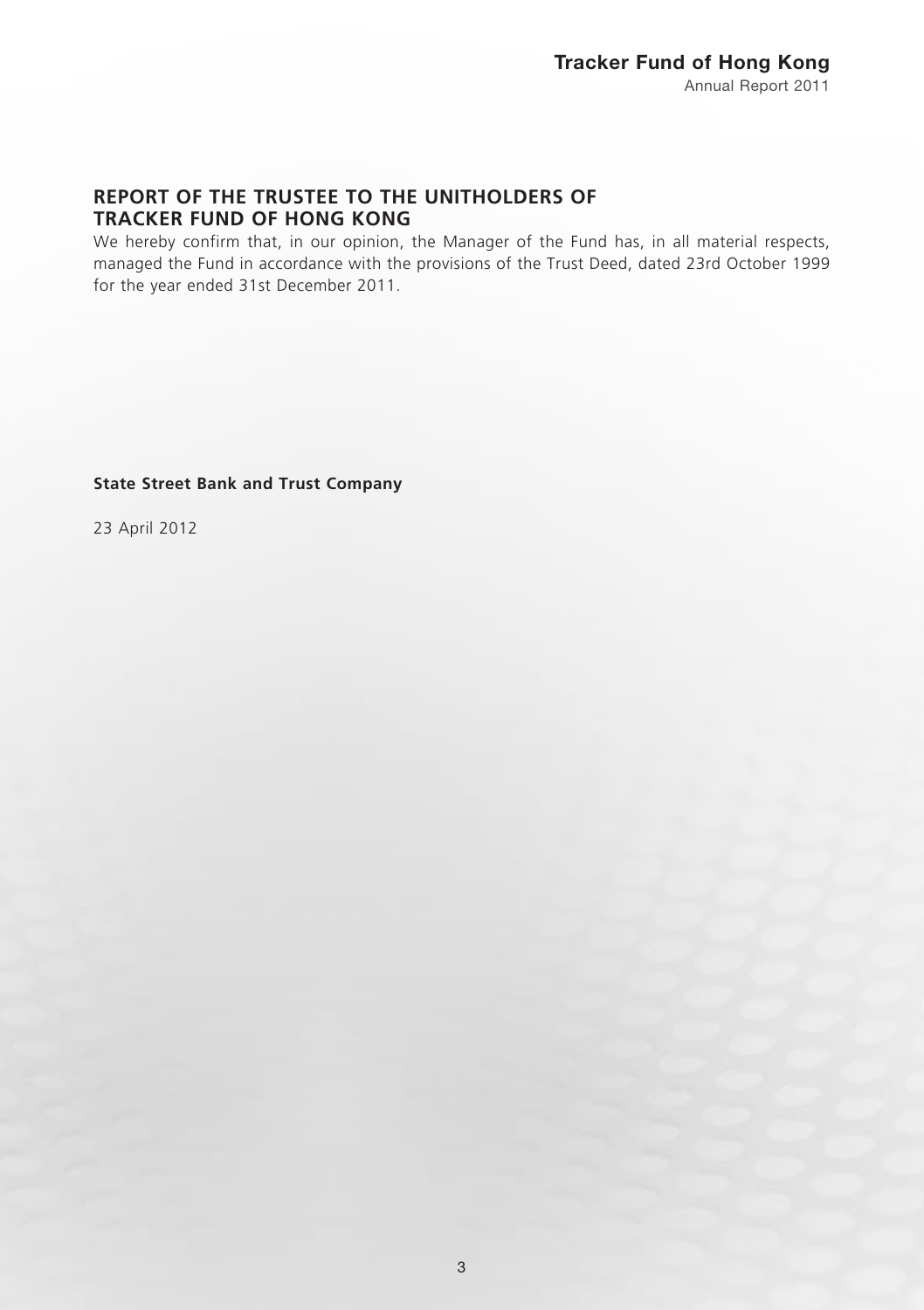## **INDEPENDENT AUDITOR'S REPORT**

TO THE UNITHOLDERS OF TRACKER FUND OF HONG KONG (THE "FUND")

### **Report on the Financial Statements**

We have audited the financial statements of the Fund set out on pages 6 to 26, which comprise the Statement of Net Assets as at 31st December 2011, and the Statement of Comprehensive Income, Statement of Changes in Net Assets Attributable to Holders of Redeemable Units and Statement of Cash Flows for the year then ended, and a summary of significant accounting policies and other explanatory information.

### **Management's Responsibility for the Financial Statements**

The Trustee and the Manager (the "Management") of the Fund are responsible for the preparation of financial statements that give a true and fair view in accordance with Hong Kong Financial Reporting Standards issued by the Hong Kong Institute of Certified Public Accountants, and are responsible for ensuring that the financial statements have been properly prepared in accordance with the relevant disclosure provisions of the Trust Deed dated 23rd October 1999 (the "Trust Deed"), and the relevant financial statements disclosure provisions specified in Appendix E of the Code on Unit Trusts and Mutual Funds established by the Securities and Futures Commission of Hong Kong (the "SFC Code"), and for such internal control as the Management determines is necessary to enable the preparation of financial statements that are free from material misstatement, whether due to fraud or error.

#### **Auditor's Responsibility**

Our responsibility is to express an opinion on these financial statements based on our audit and to report our opinion solely to you, as a body, and for no other purpose. We do not assume responsibility towards or accept liability to any other person for the contents of this report.

We conducted our audit in accordance with Hong Kong Standards on Auditing issued by the Hong Kong Institute of Certified Public Accountants. Those standards require that we comply with ethical requirements and plan and perform the audit to obtain reasonable assurance about whether the financial statements are free from material misstatement.

An audit involves performing procedures to obtain audit evidence about the amounts and disclosures in the financial statements. The procedures selected depend on the auditor's judgment, including the assessment of the risks of material misstatement of the financial statements, whether due to fraud or error. In making those risk assessments, the auditor considers internal control relevant to the Fund's preparation of financial statements that give a true and fair view in order to design audit procedures that are appropriate in the circumstances, but not for the purpose of expressing an opinion on the effectiveness of the Fund's internal control. An audit also includes evaluating the appropriateness of accounting policies used and the reasonableness of accounting estimates made by the Management, as well as evaluating the overall presentation of the financial statements.

We believe that the audit evidence we have obtained is sufficient and appropriate to provide a basis for our audit opinion.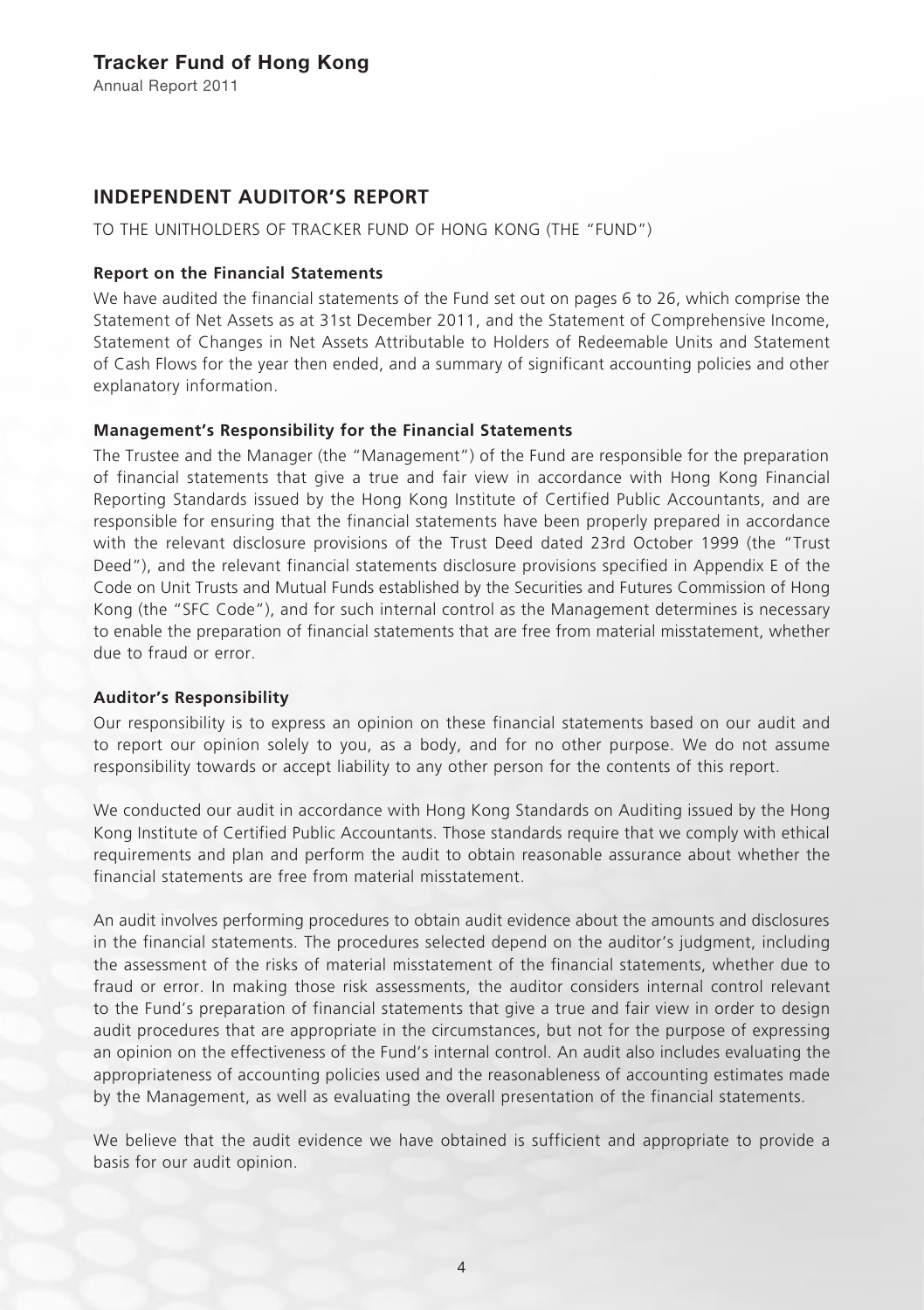## **INDEPENDENT AUDITOR'S REPORT**

TO THE UNITHOLDERS OF TRACKER FUND OF HONG KONG (THE "FUND") (Continued)

## **Opinion**

In our opinion, the financial statements give a true and fair view of the financial position of the Fund as at 31st December 2011, and of its financial performance and cash flows for the year then ended in accordance with Hong Kong Financial Reporting Standards.

## **Report on Other Legal and Regulatory Disclosure Requirements**

We report that the financial statements have been properly prepared in accordance with the relevant disclosure provisions of the Trust Deed and the relevant financial statements disclosure provisions specified in the SFC Code.

**PricewaterhouseCoopers** *Certified Public Accountants*

Hong Kong, 23 April 2012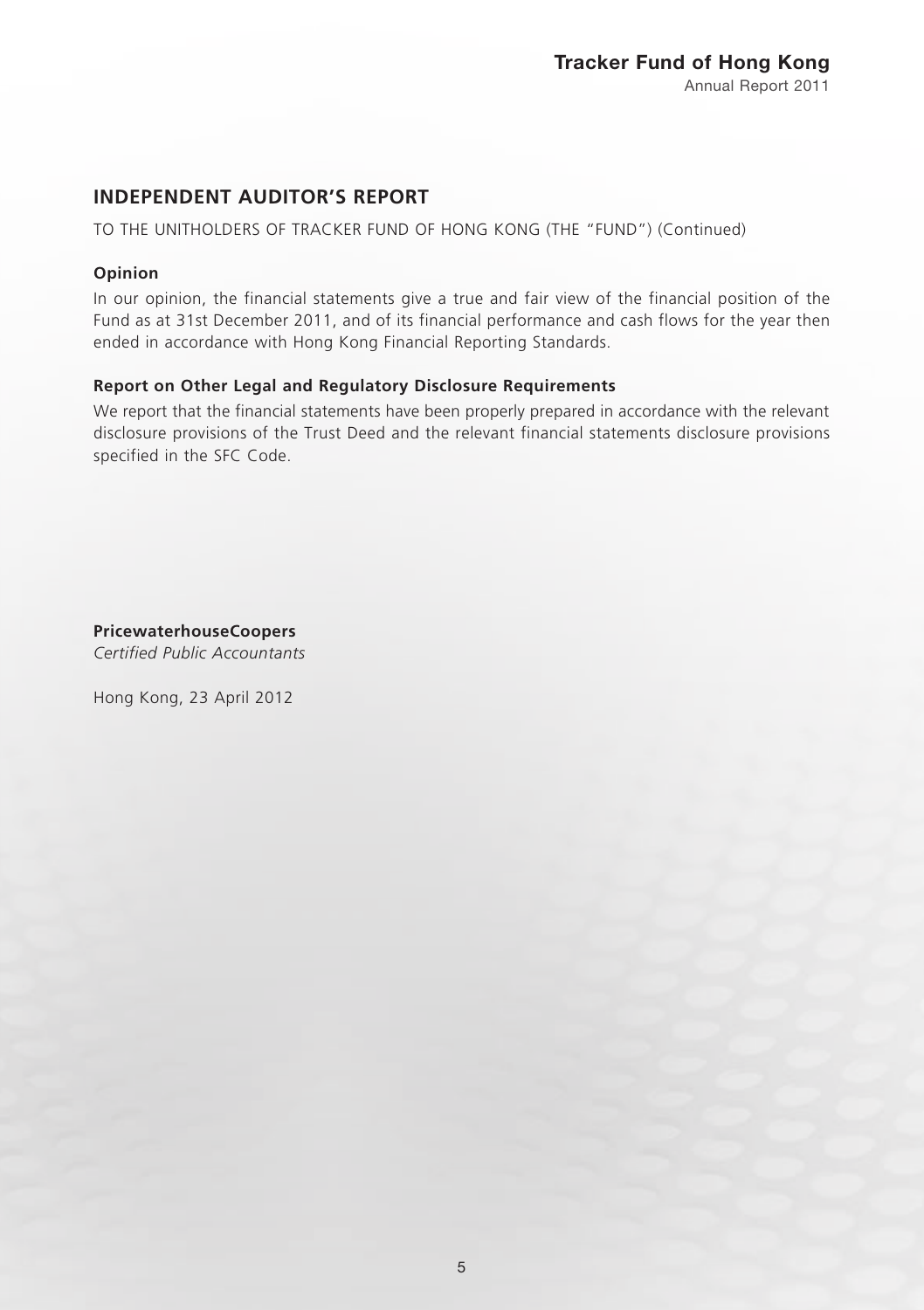## Tracker Fund of Hong Kong

Annual Report 2011

## **STATEMENT OF NET ASSETS**

*As at 31st December 2011*

|                                        | <b>Notes</b> | 2011<br>HK\$   | 2010<br>HK\$      |
|----------------------------------------|--------------|----------------|-------------------|
|                                        |              |                |                   |
| <b>Assets</b><br><b>Current assets</b> |              |                |                   |
| Investments                            | 12(b)        | 48,124,059,608 | 53, 152, 791, 728 |
| Dividends receivable                   |              | 112,703,918    | 57,356,296        |
| Amounts receivable on issue of units   |              |                | 262,557           |
| Other accounts receivable and          |              |                |                   |
| prepayments                            |              | 62,340         | 44,998            |
| Bank balances                          | 7(d)         | 83,388,658     | 89,961,441        |
| <b>Total assets</b>                    |              | 48,320,214,524 | 53,300,417,020    |
|                                        |              |                |                   |
| <b>Liabilities</b>                     |              |                |                   |
| <b>Current liabilities</b>             |              |                |                   |
| Management fee payable                 | 7(b)         | 5,140,261      | 5,139,723         |
| Trustee fee payable                    | 7(c)         | 5,140,261      | 5,139,723         |
| Index license fee payable              | 8(c)         | 1,843,199      | 1,949,588         |
| Registrar fee payable                  | 8(a)         | 134,711        | 145,041           |
| Amounts payable on redemption of units |              | 945,854        |                   |
| Other accounts payable and accruals    |              | 1,320,800      | 728,284           |
| Liabilities (excluding net assets      |              |                |                   |
| attributable to holders of             |              |                |                   |
| redeemable units)                      |              | 14,525,086     | 13,102,359        |
| Net assets attributable to             |              |                |                   |
| holders of redeemable units            |              |                |                   |
| (at bid market prices)                 |              | 48,305,689,438 | 53,287,314,661    |
| Adjustments from bid market prices to  |              |                |                   |
| last traded market prices              | 5            | 57,072,678     | 89,888,106        |
| Net assets attributable to             |              |                |                   |
| holders of redeemable units            |              |                |                   |
| (at last traded market prices)         | 5            | 48,362,762,116 | 53,377,202,767    |

**State Street Bank and Trust Company State Street Global Advisors Asia Limited**

The notes on pages 10 to 26 form part of these financial statements.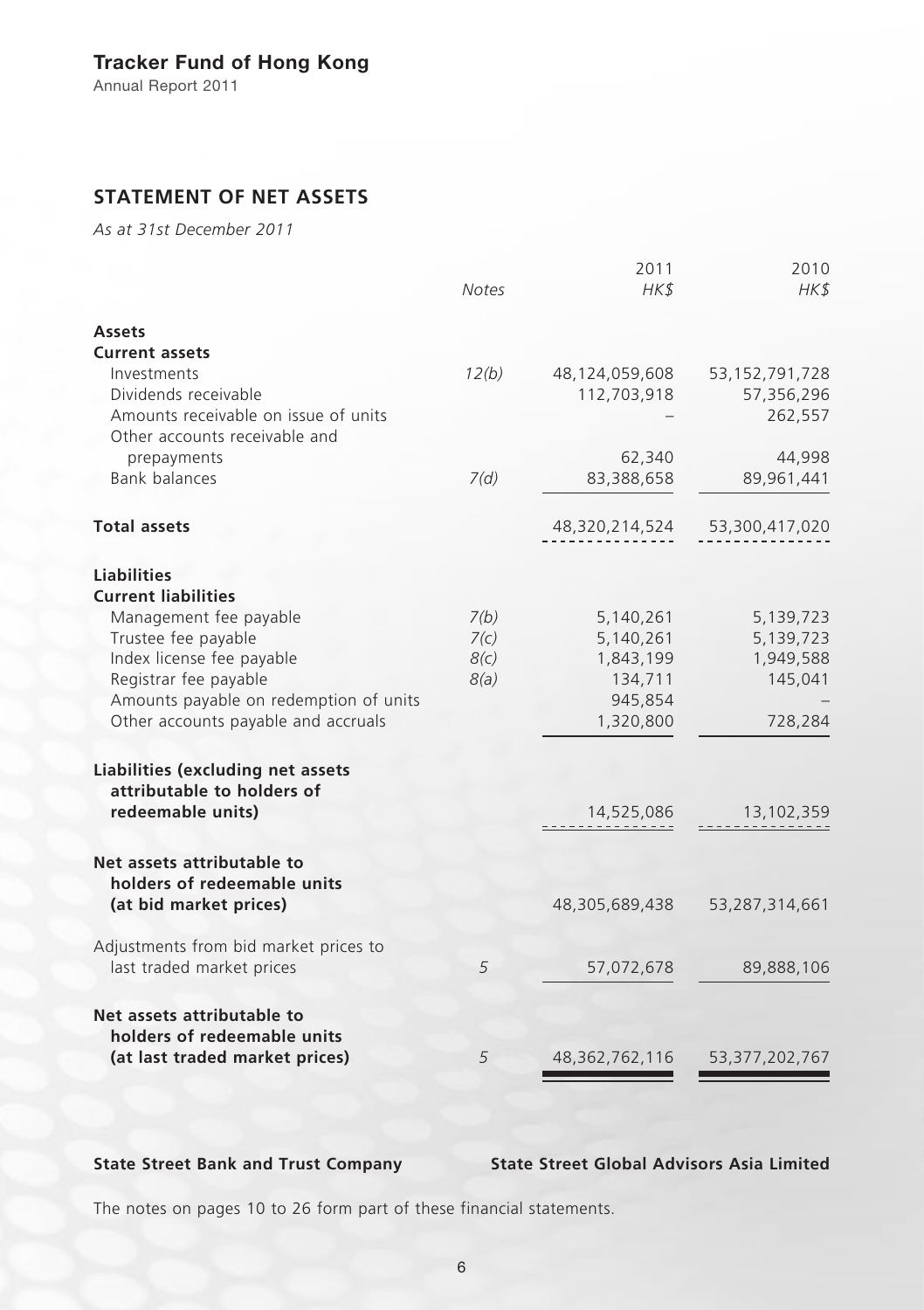## **STATEMENT OF COMPREHENSIVE INCOME**

*For the year ended 31st December 2011*

|                                                                                                                                                                                                                                                                    | <b>Notes</b>                         | 2011<br>HK\$                                                                                                                             | 2010<br>HK\$                                                                                                                        |
|--------------------------------------------------------------------------------------------------------------------------------------------------------------------------------------------------------------------------------------------------------------------|--------------------------------------|------------------------------------------------------------------------------------------------------------------------------------------|-------------------------------------------------------------------------------------------------------------------------------------|
| Income                                                                                                                                                                                                                                                             |                                      |                                                                                                                                          |                                                                                                                                     |
| <b>Dividends</b><br>Transaction fee<br>Other income<br>Net (loss)/gain on investments                                                                                                                                                                              | 4(a)<br>4(b)<br>3                    | 1,705,982,752<br>1,230,000<br>4,254,810<br>(11, 622, 010, 061)                                                                           | 1,251,571,921<br>825,000<br>4,360,760<br>2,593,575,204                                                                              |
| Total net (loss)/income                                                                                                                                                                                                                                            |                                      | (9,910,542,499)                                                                                                                          | 3,850,332,885                                                                                                                       |
| <b>Expenses</b>                                                                                                                                                                                                                                                    |                                      |                                                                                                                                          |                                                                                                                                     |
| Management fee<br>Trustee fee<br>Index license fee<br>Transaction costs on investments<br>Registrar fee<br>Publication and printing expenses<br>Conversion agent fee<br>Audit fee<br>Legal and other professional fees<br>Bank charges<br>Other operating expenses | 7(b)<br>7(c)<br>8(c)<br>8(a)<br>8(b) | 20,751,708<br>20,751,708<br>7,951,230<br>13,342,735<br>1,592,601<br>1,679,078<br>1,139,998<br>390,000<br>352,426<br>393,208<br>1,116,430 | 19,055,661<br>19,055,661<br>6,585,747<br>9,288,932<br>1,649,200<br>1,248,164<br>888,006<br>250,000<br>480,217<br>265,954<br>691,862 |
| <b>Total operating expenses</b>                                                                                                                                                                                                                                    |                                      | 69,461,122<br>------------                                                                                                               | 59,459,404                                                                                                                          |
| <b>Operating (loss)/profit</b>                                                                                                                                                                                                                                     |                                      | (9,980,003,621)                                                                                                                          | 3,790,873,481                                                                                                                       |
| <b>Finance costs</b>                                                                                                                                                                                                                                               |                                      |                                                                                                                                          |                                                                                                                                     |
| Distributions to holders of redeemable units                                                                                                                                                                                                                       | 13                                   | (1,606,275,275)                                                                                                                          | (1, 191, 075, 650)                                                                                                                  |
| (Loss)/profit after distributions and<br>before tax                                                                                                                                                                                                                |                                      | (11, 586, 278, 896)                                                                                                                      | 2,599,797,831                                                                                                                       |
| Withholding tax                                                                                                                                                                                                                                                    | 6                                    | (82, 657, 400)                                                                                                                           | (61, 735, 522)                                                                                                                      |
| (Loss)/profit after distributions and tax                                                                                                                                                                                                                          |                                      | (11,668,936,296)                                                                                                                         | 2,538,062,309                                                                                                                       |
| Adjustments from bid market prices to<br>last traded market prices                                                                                                                                                                                                 | 5                                    | (32, 815, 428)                                                                                                                           | 83,086,182                                                                                                                          |
| (Decrease)/increase in net assets<br>attributable to holders of redeemable<br>units from operations                                                                                                                                                                |                                      | (11, 701, 751, 724)                                                                                                                      | 2,621,148,491                                                                                                                       |

The notes on pages 10 to 26 form part of these financial statements.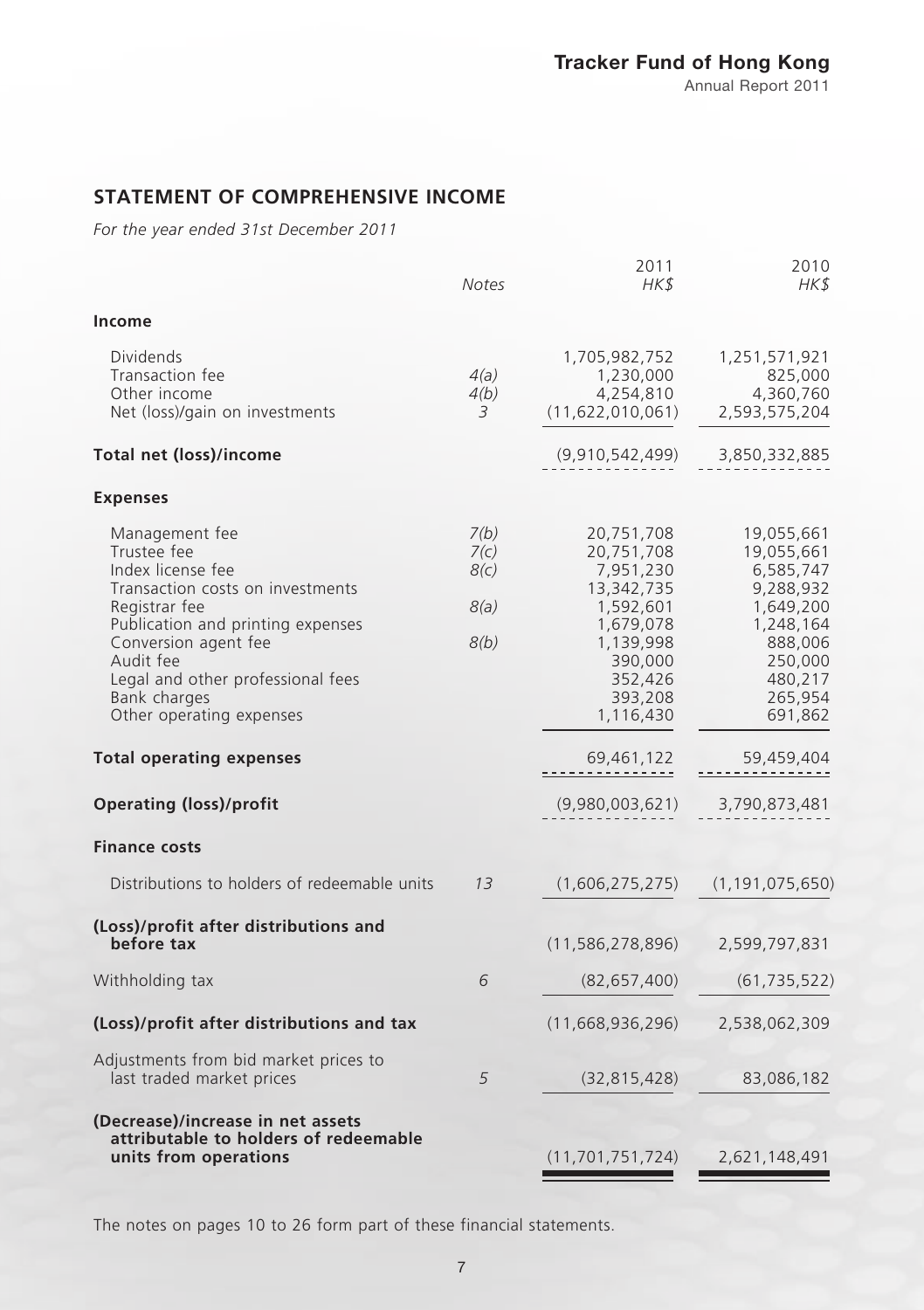## **STATEMENT OF CHANGES IN NET ASSETS ATTRIBUTABLE TO HOLDERS OF REDEEMABLE UNITS**

*For the year ended 31st December 2011*

|                                                                                  |              | 2011             | 2010                          |
|----------------------------------------------------------------------------------|--------------|------------------|-------------------------------|
|                                                                                  | <b>Notes</b> | HK\$             | HK\$                          |
| Net assets attributable to holders of<br>redeemable units at 1st January         |              |                  |                               |
| (at last traded market prices)                                                   |              |                  | 53,377,202,767 39,127,011,685 |
| Issue of units                                                                   |              |                  |                               |
| $-$ In-kind                                                                      | 9            | 20,967,865,604   | 16,871,437,800                |
| - Cash component                                                                 | 9            | 221,582,882      | 115,637,079                   |
|                                                                                  |              | 21,189,448,486   | 16,987,074,879                |
| Redemption of units                                                              |              |                  |                               |
| $-$ In-kind                                                                      | 9            | (14,357,661,412) | (5,314,847,703)               |
| - Cash component                                                                 | 9            | (144, 476, 001)  | (43, 184, 585)                |
|                                                                                  |              | (14,502,137,413) | (5,358,032,288)               |
| Net issue of units                                                               |              |                  | 6,687,311,073 11,629,042,591  |
| (Decrease)/increase in net assets<br>attributable to holders of redeemable units |              |                  |                               |
| from operations                                                                  |              | (11,701,751,724) | 2,621,148,491                 |
| Net assets attributable to holders of<br>redeemable units at 31st December       |              |                  |                               |
| (at last traded market prices)                                                   |              | 48,362,762,116   | 53,377,202,767                |
|                                                                                  |              |                  |                               |

The notes on pages 10 to 26 form part of these financial statements.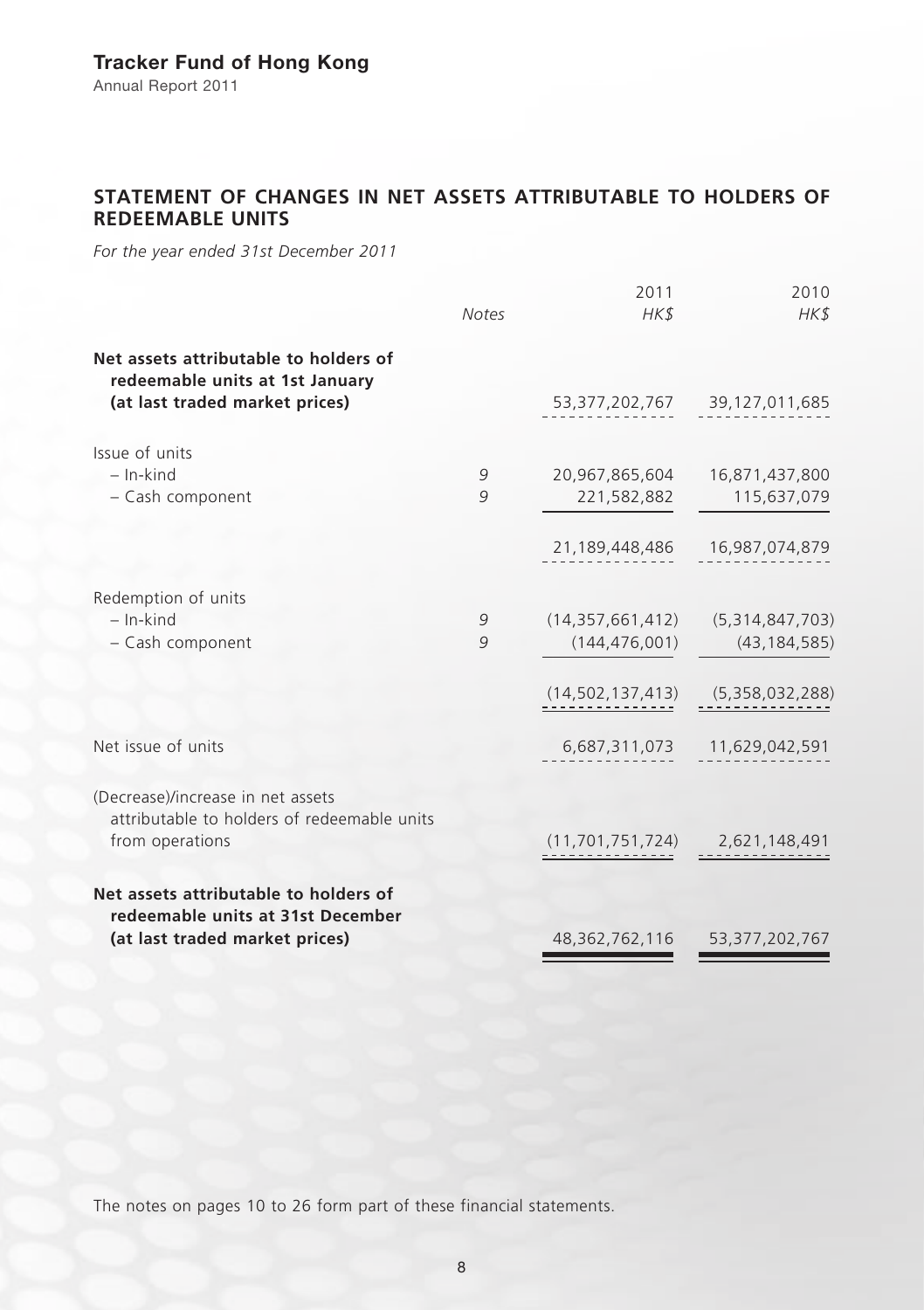## **STATEMENT OF CASH FLOWS**

*For the year ended 31st December 2011*

| <b>Notes</b>                         | 2011<br>HK\$                                                                                                                                                                                                                        | 2010<br>HK\$                                                                                                                                                                                                             |
|--------------------------------------|-------------------------------------------------------------------------------------------------------------------------------------------------------------------------------------------------------------------------------------|--------------------------------------------------------------------------------------------------------------------------------------------------------------------------------------------------------------------------|
|                                      |                                                                                                                                                                                                                                     |                                                                                                                                                                                                                          |
|                                      | 6, 176, 377, 157<br>(6, 159, 450, 906)<br>1,567,977,730<br>1,290,000<br>(20, 751, 170)<br>(20, 751, 170)<br>(8,057,619)<br>(1,602,931)<br>(1,369,490)<br>(13, 342, 735)<br>(1, 176, 000)<br>(357, 520)<br>(208, 812)<br>(1,444,144) | 4,379,401,545<br>(4,356,141,930)<br>1,181,355,043<br>825,000<br>(17, 986, 779)<br>(17, 986, 779)<br>(6, 123, 954)<br>(1,653,566)<br>(1,401,067)<br>(9, 288, 932)<br>(852,000)<br>(266, 944)<br>(480, 217)<br>(1,089,107) |
|                                      | 1,517,132,390                                                                                                                                                                                                                       | 1,148,310,313                                                                                                                                                                                                            |
|                                      |                                                                                                                                                                                                                                     |                                                                                                                                                                                                                          |
| 9<br>9<br>$4(b)$ , 13<br>$4(b)$ , 13 | 221,845,439<br>(143, 530, 147)<br>(310, 661, 558)<br>(1, 291, 358, 907)                                                                                                                                                             | 115,374,522<br>(43, 184, 585)<br>(224, 741, 944)<br>(961, 972, 946)                                                                                                                                                      |
|                                      | (1,523,705,173)                                                                                                                                                                                                                     | (1, 114, 524, 953)                                                                                                                                                                                                       |
|                                      | (6, 572, 783)                                                                                                                                                                                                                       | 33,785,360                                                                                                                                                                                                               |
|                                      | 89,961,441                                                                                                                                                                                                                          | 56,176,081                                                                                                                                                                                                               |
|                                      | 83,388,658                                                                                                                                                                                                                          | 89,961,441                                                                                                                                                                                                               |
|                                      |                                                                                                                                                                                                                                     |                                                                                                                                                                                                                          |
| 7(d)                                 | 83,388,658                                                                                                                                                                                                                          | 89,961,441                                                                                                                                                                                                               |
|                                      |                                                                                                                                                                                                                                     |                                                                                                                                                                                                                          |

Please refer to notes 4(b) and 9 for details of major non-cash transactions. The notes on pages 10 to 26 form part of these financial statements.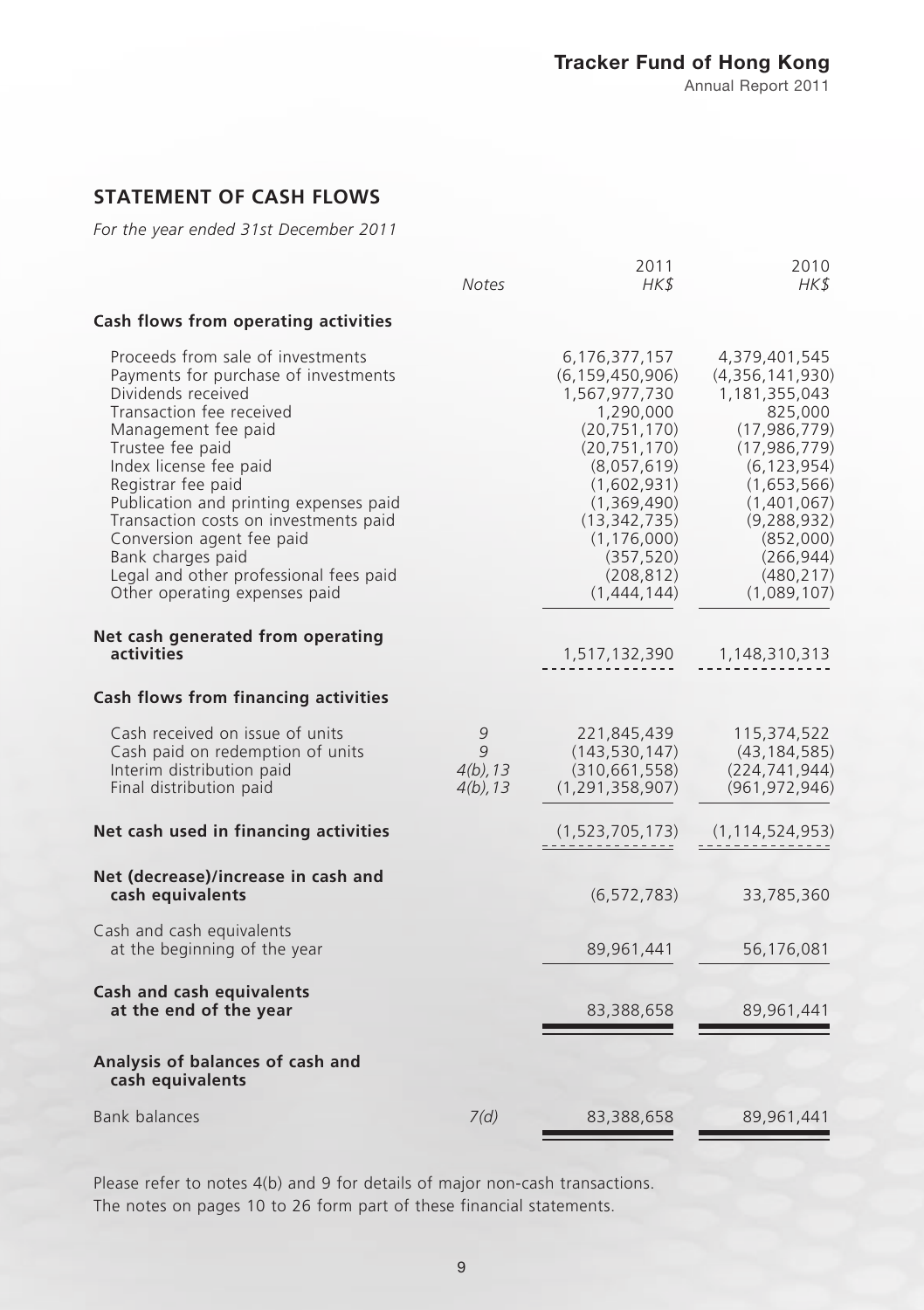## **NOTES TO THE FINANCIAL STATEMENTS**

#### **1 General information**

Tracker Fund of Hong Kong (the "Fund") is a unit trust which is governed by its Trust Deed dated 23rd October 1999 (the "Trust Deed"). The Fund is authorized by the Securities and Futures Commission of Hong Kong under Section 104(1) of the Hong Kong Securities and Futures Ordinance. The Fund is also listed on the Stock Exchange of Hong Kong Limited (a subsidiary of The Hong Kong Exchanges and Clearing Limited).

The manager and the trustee of the Fund are State Street Global Advisors Asia Limited (the "Manager") and State Street Bank and Trust Company (the "Trustee") respectively.

The Fund's objective is to provide investment results that closely correspond to the performance of the Hang Seng Index (the "Index").

#### **2 Summary of significant accounting policies**

The principal accounting policies applied in the preparation of these financial statements are set out below. These policies have been consistently applied to all the years presented, unless otherwise stated.

#### **(a) Basis of preparation**

The financial statements have been prepared in accordance with Hong Kong Financial Reporting Standards ("HKFRS") issued by the Hong Kong Institute of Certified Public Accountants ("HKICPA"). The financial statements have been prepared under the historical cost convention, as modified by the revaluation of financial assets and financial liabilities held at fair value through profit or loss.

The preparation of financial statements in conformity with HKFRS requires the Trustee and Manager to make judgments, estimates and assumptions that affect the application of accounting policies and the reported amounts of assets and liabilities, income and expense. The estimates and associated assumptions are based on historical experience and various other factors that are believed to be reasonable under the circumstances, the results of which form the basis of making the judgments about carrying values of assets and liabilities that are not readily apparent from other sources. Actual results may differ from these estimates.

All references to net assets throughout the financial statements refer to net assets attributable to holders of redeemable units unless otherwise stated.

#### *Standards and amendments to existing standards effective 1st January 2011*

HKFRS 7 (amendment) 'Financial instruments: Disclosures'. This amendment was part of the HKICPA's annual improvement project published in May 2010. The amendment emphasizes the interaction between quantitative and qualitative disclosures about the nature and extent of risks associated with financial instruments. Adoption of this amendment did not have a significant impact on the Fund's financial statements.

There are no other standards, interpretations or amendments to existing standards that are effective that would be expected to have a significant impact on the Fund.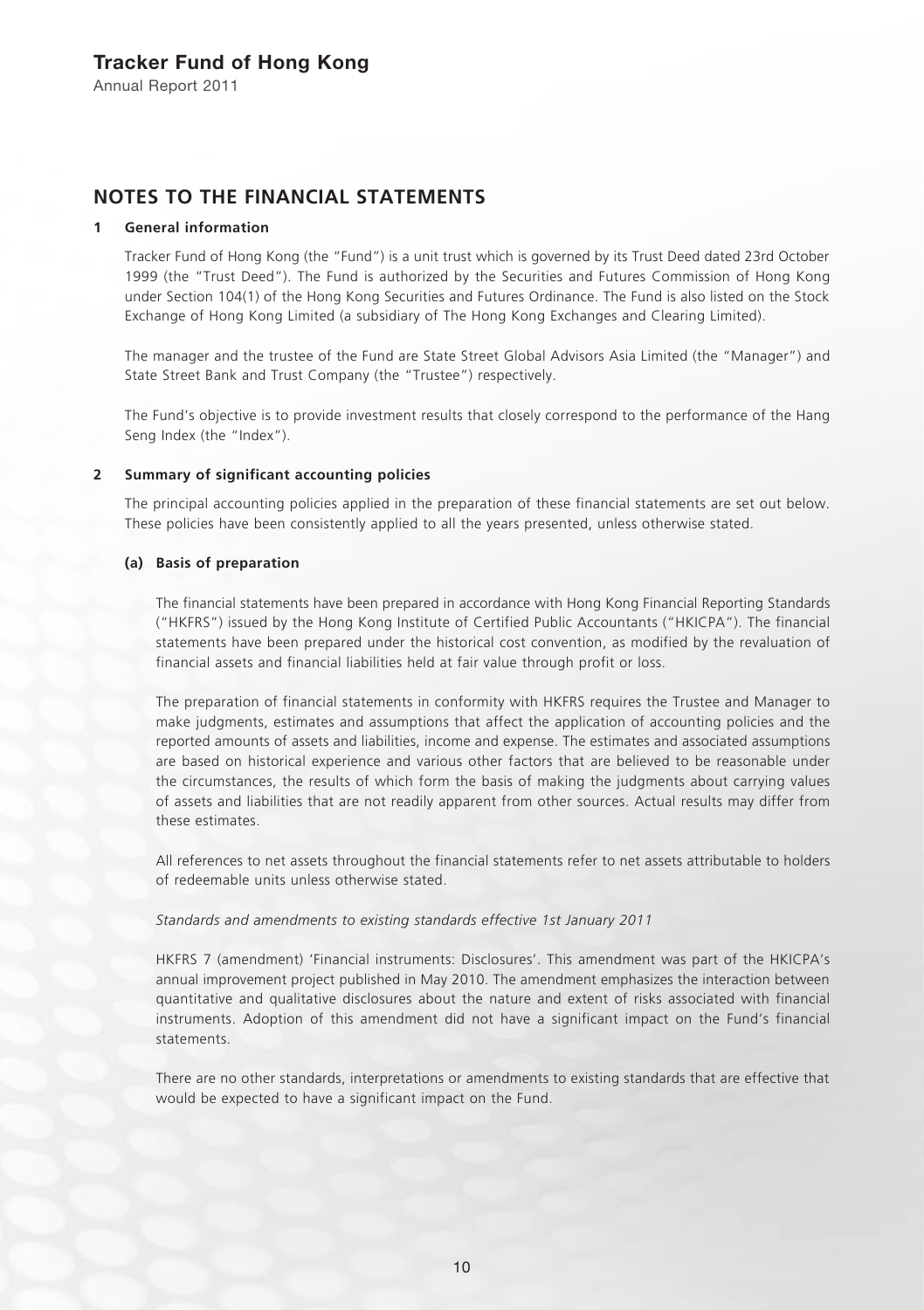#### **2 Summary of significant accounting policies** (Continued)

#### **(a) Basis of preparation** (Continued)

*Standards and amendments to existing standards effective 1st January 2011* (Continued)

'Improvements to HKFRS' were issued in May 2010 and contain several amendments to HKFRS, which the HKICPA considers non-urgent but necessary. 'Improvements to HKFRS' comprise amendments that result in accounting changes for presentation, recognition or measurement purposes, as well as terminology or editorial amendments related to a variety of individual standards. Most of the amendments are effective for annual periods beginning on or after 1st January 2011. No material changes to accounting policies are expected as a result of these amendments.

#### *New standards, amendments and interpretations issued but not effective for the financial year beginning 1st January 2011 and not early adopted*

HKFRS 9, 'Financial instruments', effective for annual periods beginning on or after 1st January 2015, specifies how an entity should classify and measure financial assets and liabilities, including some hybrid contracts. The standard improves and simplifies the approach for classification and measurement of financial assets compared with the requirements of HKAS 39. Most of the requirements in HKAS 39 for classification and measurement of financial liabilities were carried forward unchanged. The standard applies a consistent approach to classifying financial assets and replaces the numerous categories of financial assets in HKAS 39, each of which had its own classification criteria. The standard is not expected to have a significant impact on the Fund's financial position or performance, as it is expected that the Fund will continue to classify its financial assets and financial liabilities (both long and short) as being at fair value through profit or loss.

HKFRS 13, 'Fair value measurement', effective for annual periods beginning on or after 1st January 2013. The standard improves consistency and reduces complexity by providing a precise definition of fair value and a single source of fair value measurement and disclosure requirements for use across HKFRSs. The requirements do not extend the use of fair value accounting but provide guidance on how it should be applied where its use is already required or permitted by other standards within HKFRS. If an asset or a liability measured at fair value has a bid price and an ask price, the standard requires valuation to be based on a price within the bid-ask spread that is most representative of fair value and allows the use of mid-market pricing or other pricing conventions that are used by market participants as a practical expedient for fair value measurement within a bid-ask spread. On adoption of the standard, the Fund would change its valuation inputs for listed financial assets and liabilities to last traded prices to be consistent with the inputs prescribed in the Fund's offering document for the calculation of its per unit trading value for subscriptions and redemptions. The use of last traded prices is recognized as a standard pricing convention within the industry. The Trustee and the Manager are currently assessing the impact on the Fund's financial statements.

There are no other standards, interpretations or amendments to existing standards that are not yet effective that would be expected to have a significant impact on the Fund.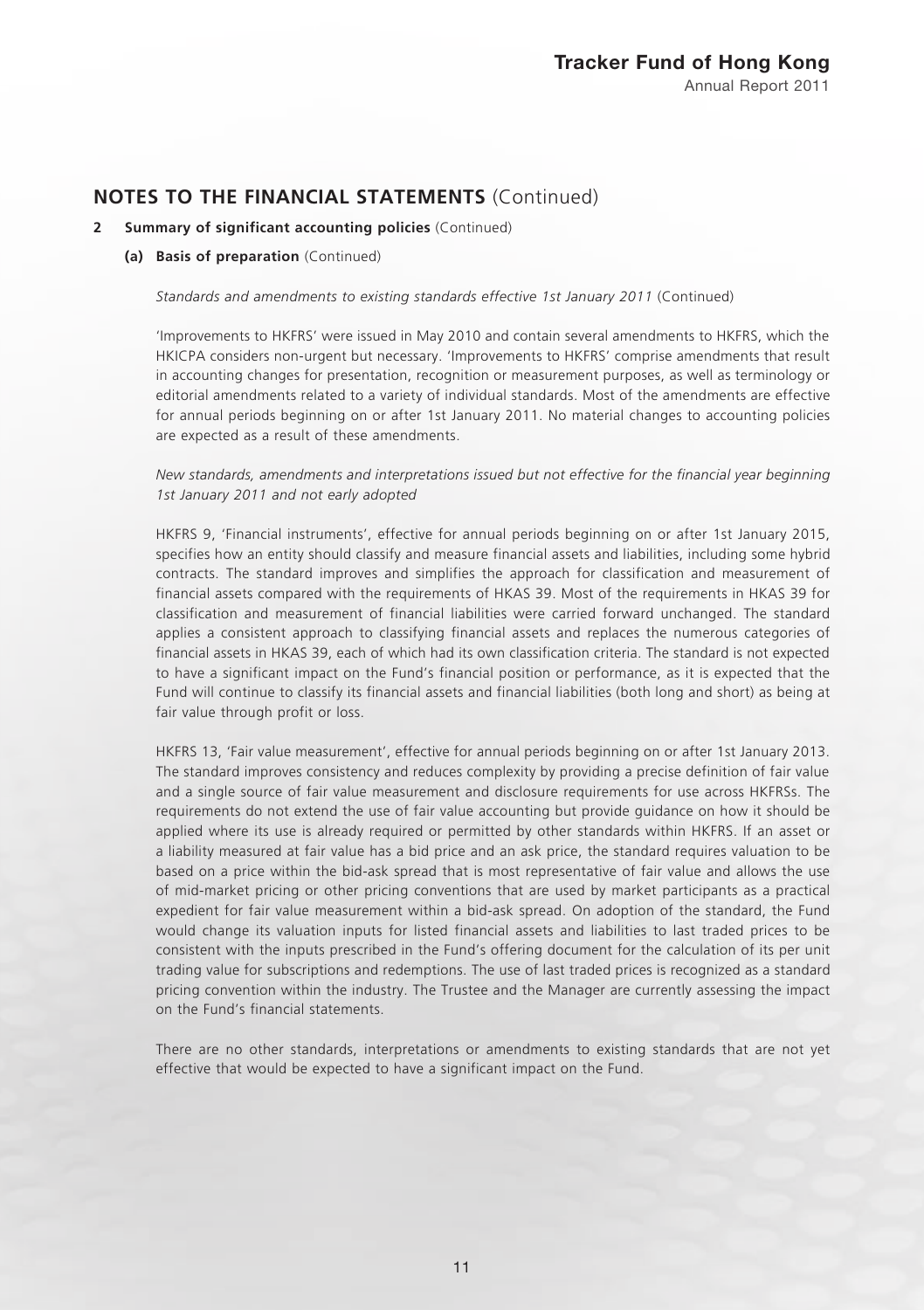## **NOTES TO THE FINANCIAL STATEMENTS** (Continued)

#### **2 Summary of significant accounting policies** (Continued)

#### **(b) Investments**

All investments have been classified as "financial assets at fair value through profit or loss".

Purchases and sales of investments are accounted for on the trade date basis. Investments are initially recognized at fair value, excluding transaction costs which are expensed as incurred, and are subsequently re-measured at fair value. Realized and unrealized gains and losses on investments are included in the Statement of Comprehensive Income in the period in which they arise. Investments are derecognized when the rights to receive cash flows from the investments have expired or the Fund has transferred substantially all risks and rewards of ownership.

Investments that are listed or traded on an exchange are fair valued based on quoted bid market prices.

#### **(c) Income**

Dividend income on equity securities is recorded on the ex-dividend date. Dividend income on equity securities where no ex-dividend date is quoted is accounted for when the Fund's right to receive payment is established.

Other income is recognized on an accruals basis.

#### **(d) Expenses**

Expenses are accounted for on an accruals basis.

#### **(e) Distributions payable to holders of redeemable units**

Proposed distributions to holders of redeemable units are recognized in the Statement of Comprehensive Income when they are approved by the Trustee. The distribution on these redeemable units is recognized in the Statement of Comprehensive Income as finance costs.

#### **(f) Cash component**

Cash component represents the amount included in the issue price or redemption proceeds (as the case may be) of the units issued or redeemed, representing the difference between the net asset value per Creation Unit as calculated by the Manager as of that date and the value of the Index Basket (based on the nominal closing prices as of that date), plus the dividend equivalent amount per Creation Unit.

#### **(g) Cash and cash equivalents**

Cash and cash equivalents include cash in hand, demand deposits, other short-term highly liquid investments with original maturities of three months or less and bank overdrafts.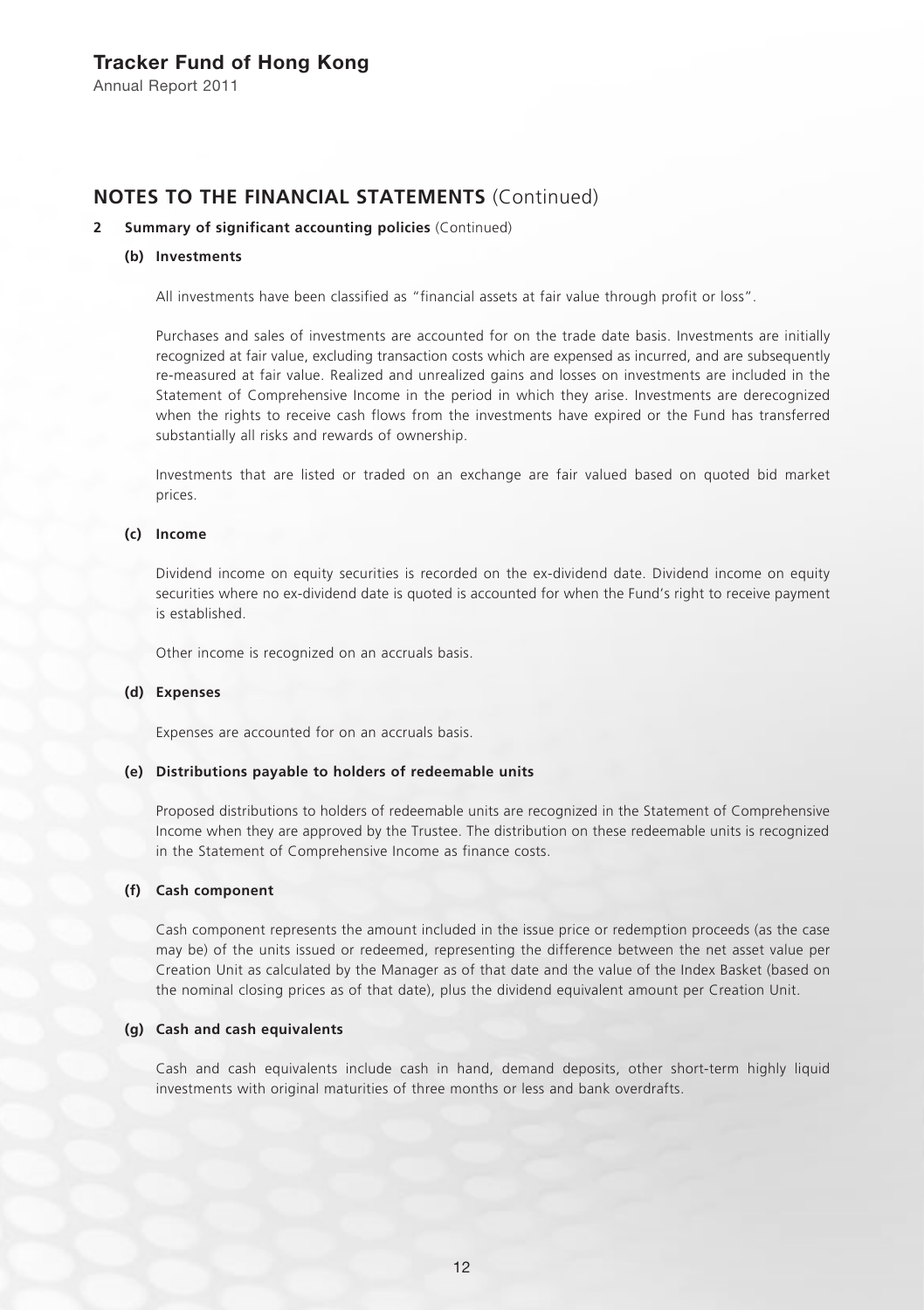#### **2 Summary of significant accounting policies** (Continued)

#### **(h) Translation of foreign currencies**

#### *Functional and presentation currency*

Items included in the financial statements are measured using the currency of the primary economic environment in which the Fund operates ("the functional currency"). The performance of the Fund is measured and reported to the holders of redeemable units in Hong Kong dollar. The Manager considers the Hong Kong dollar as the currency that most faithfully represents the economic effects of the underlying transactions, events and conditions. The financial statements are presented in Hong Kong dollar, which is the Fund's functional and presentation currency.

#### *Transactions and balances*

Foreign currency transactions are translated into the functional currency using the exchange rates prevailing at the dates of the transactions. Foreign currency assets and liabilities are translated into the functional currency using the exchange rate prevailing at the year end date.

Foreign exchange gains and losses arising from translation are included in the Statement of Comprehensive Income.

Foreign exchange gains and losses relating to cash and cash equivalents are presented in the Statement of Comprehensive Income within 'net foreign currency gains/losses on cash and cash equivalents'.

Foreign exchange gains and losses relating to the financial assets and liabilities carried at fair value through profit or loss are presented in the Statement of Comprehensive Income within 'net gain/(loss) on investments'.

#### **(i) Redeemable units**

The Fund issues redeemable units, which are redeemable at the holder's option and are classified as financial liabilities. Redeemable units can only be redeemed in-kind equal to a proportionate share of the Fund's net asset value. The redeemable unit is carried at the redemption amount that is payable at the year end date if the holder exercises the right to put the unit back to the Fund. In accordance with the Fund's Trust Deed, the minimum redemption units are 1,000,000 units.

Redeemable units are issued and redeemed at the holder's option at prices based on the Fund's net asset value per unit at the time of issue or redemption. The Fund's net asset value per unit is calculated by dividing the net assets attributable to the holders of redeemable units with the total number of outstanding redeemable units. In accordance with the provisions of the Fund's Trust Deed, investment positions are valued based on the last traded market price for the purpose of determining the net asset value per unit for creations and redemptions.

#### **(j) Segmental reporting**

Operating segments are reported in a manner consistent with the internal reporting used by the chief operating decision-maker. The Manager, who is responsible for allocating resources and assessing performance of the operating segments, has been identified as the chief operating decision-maker that makes strategic decisions.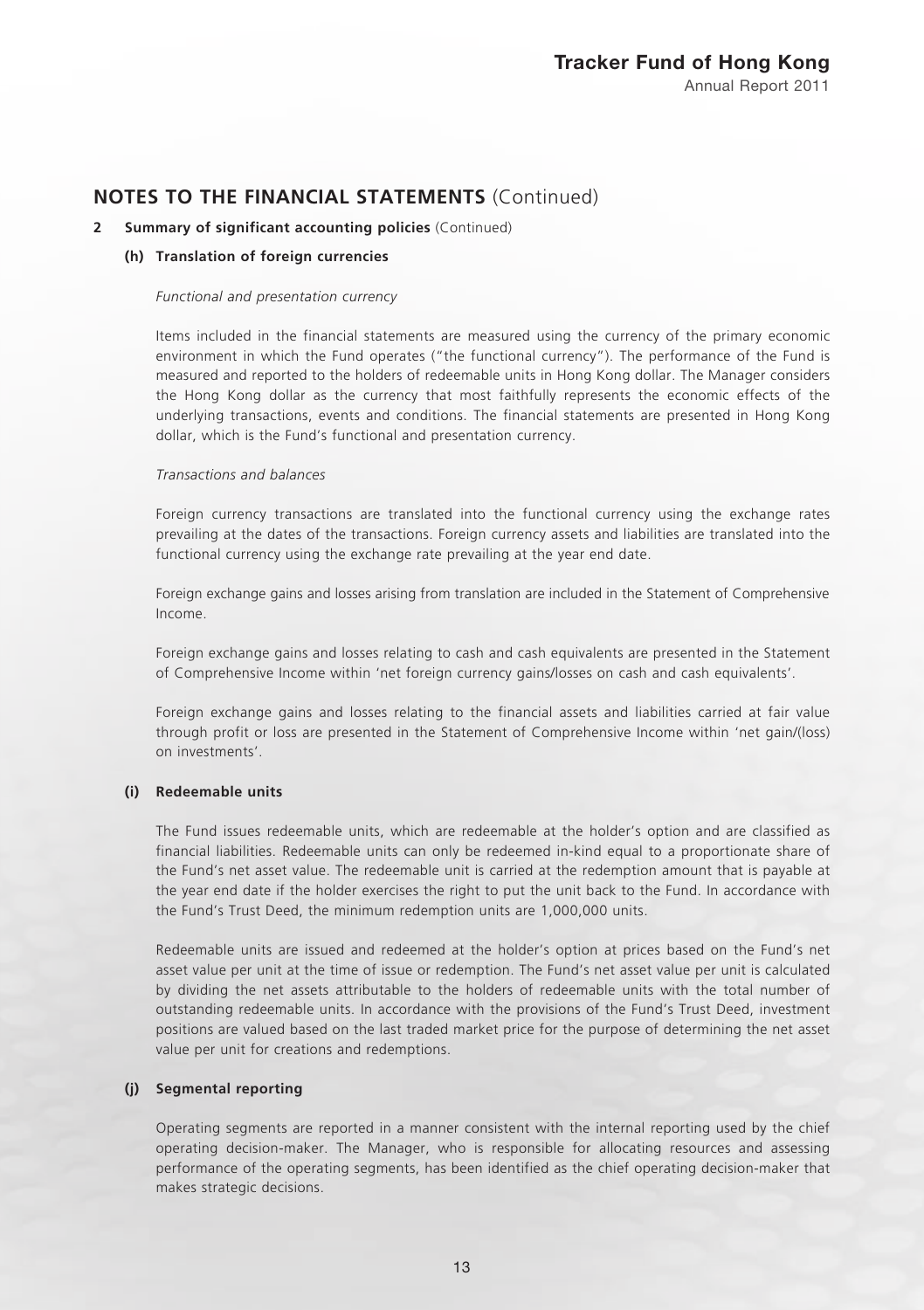## **NOTES TO THE FINANCIAL STATEMENTS** (Continued)

#### **3 Net (loss)/gain on investments**

|                                               | 2011                | 2010          |
|-----------------------------------------------|---------------------|---------------|
|                                               | HK\$                | HK\$          |
| Change in unrealized gain/loss on investments | (17, 247, 807, 536) | 1,754,860,600 |
| Realized gain on sale of investments          | 5,625,797,475       | 838,714,604   |
|                                               | (11,622,010,061)    | 2,593,575,204 |
|                                               |                     |               |

#### **4 Income**

#### **(a) Transaction fee**

Applications to create or redeem units are only made through brokers or dealers (acting either as principal or on behalf of clients) (the "Participating Dealers") which have executed a participation agreement with the Manager, the Trustee, HK Conversion Agency Services Limited (the "Conversion Agent") and Hong Kong Securities Clearing Company ("HKSCC"). The Fund is entitled to receive a transaction fee of HK\$15,000 per total aggregate creation and redemption orders per day per Participating Dealer.

#### **(b) Other income**

Other income represents registrar charges levied on unitholders (other than HKSCC nominees) who hold units registered in their own names as at each record date for the relevant distribution. Currently, these charges amount to the lower of HK\$80 per year per unitholder and the unitholder's actual distribution entitlement. Such charges are deducted on a half-yearly basis from the half-yearly distributions payable to the relevant unitholders.

#### **5 Number of units in issue and net assets attributable to holders of redeemable units**

The Fund's capital is represented by the net assets attributable to holders of redeemable units. Units are issued through an in-kind creation of an Index Basket with the remaining balances in cash, and are redeemed in-kind with the remaining balances in cash. Subscriptions and redemptions of units during the year are shown on the Statement of Changes in Net Assets Attributable to Holders of Redeemable Units. In accordance with the objectives and risk management policies outlined in note 12, the Fund endeavours to invest in appropriate investments while maintaining sufficient liquidity to meet redemption, such liquidity being augmented by disposal of listed securities where necessary.

In accordance with the provisions of the Fund's Trust Deed, listed investments are stated at the last traded price on the valuation day for the purpose of determining net asset value per unit for creations and redemptions and for various fee calculations. However, the accounting policy of the Fund for the purpose of compliance with HKAS 39 and for reporting purpose is to value its investments at the relevant bid market prices on the year end date. The difference between the valuation of these investments as stated in the financial statements and the valuation methodology indicated in the Fund's Trust Deed, results in a decrease in value of investments by HK\$57,072,678 (2010: HK\$89,888,106). The amount of the adjustment recognized in the Statement of Comprehensive Income is a decrease of HK\$32,815,428 (2010: increase of HK\$83,086,182).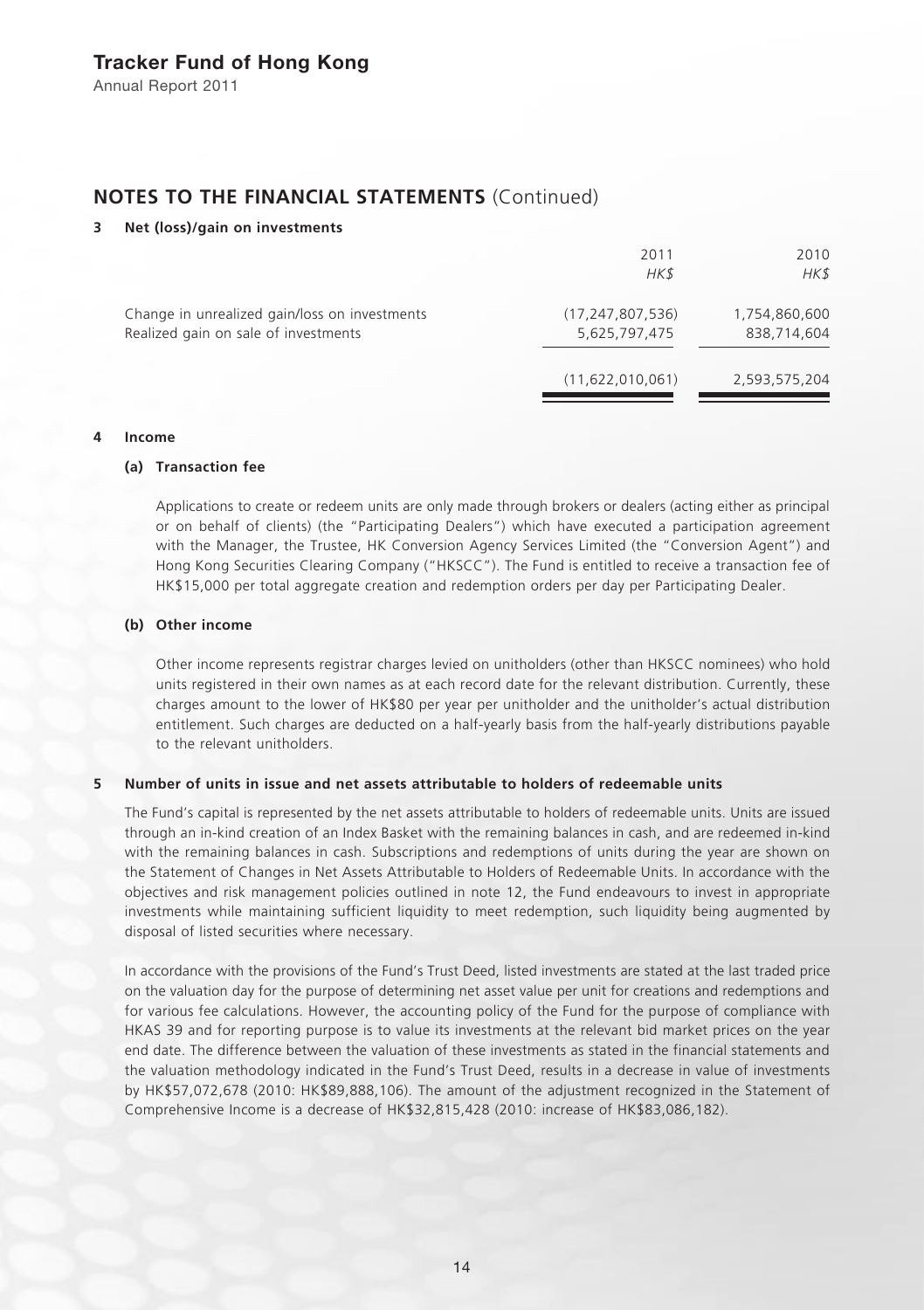### **5 Number of units in issue and net assets attributable to holders of redeemable units** (Continued)

Net assets attributable to holders of redeemable units at last traded market prices represent a liability in the Statement of Net Assets, carried at the redemption amount that would be payable at the year end date if the unitholders exercised the right to redeem the units in the Fund.

|                                                                                         | Number of units |                |  |
|-----------------------------------------------------------------------------------------|-----------------|----------------|--|
|                                                                                         | 2011            | 2010           |  |
| Units in issue at the beginning of the year                                             | 2,301,992,500   | 1,776,992,500  |  |
| Creation of units                                                                       | 959,000,000     | 764,000,000    |  |
| Redemption of units                                                                     | (658,000,000)   | (239,000,000)  |  |
| Units in issue at the end of the year                                                   | 2,602,992,500   | 2,301,992,500  |  |
|                                                                                         | HK\$            | HK\$           |  |
| Net assets attributable to holders of redeemable units                                  | 48,362,762,116  | 53,377,202,767 |  |
| Net assets attributable to holders of redeemable units<br>(per unit)                    | 18.58           | 23.19          |  |
| Net asset value per Creation Unit<br>(1 Creation Unit is equivalent to 1,000,000 units) | 18,579,678      | 23, 187, 392   |  |

#### **6 Taxation**

No provision for Hong Kong profits tax has been made as the Fund was authorized as collective investments scheme under Section 104 of the Hong Kong Securities and Futures Ordinance and is therefore exempted from profits tax under Section 26A(1A) of the Hong Kong Inland Revenue Ordinance.

The Fund invests in shares of companies in People's Republic of China ("PRC") listed on the Hong Kong Stock Exchange ("H-shares"). Under the PRC Corporate Income Tax Law, the Fund may be liable to pay PRC tax on the capital gains realized in the trading of H-shares. However, no provision was made for taxation from such gains in the financial statements as the Trustee and Manager believe that the Fund can sustain a position for not filing a tax return based on the existing tax regulations and that the enforcement of China tax on capital gains is not probable.

Withholding tax was charged on dividend income received from H-shares during the year.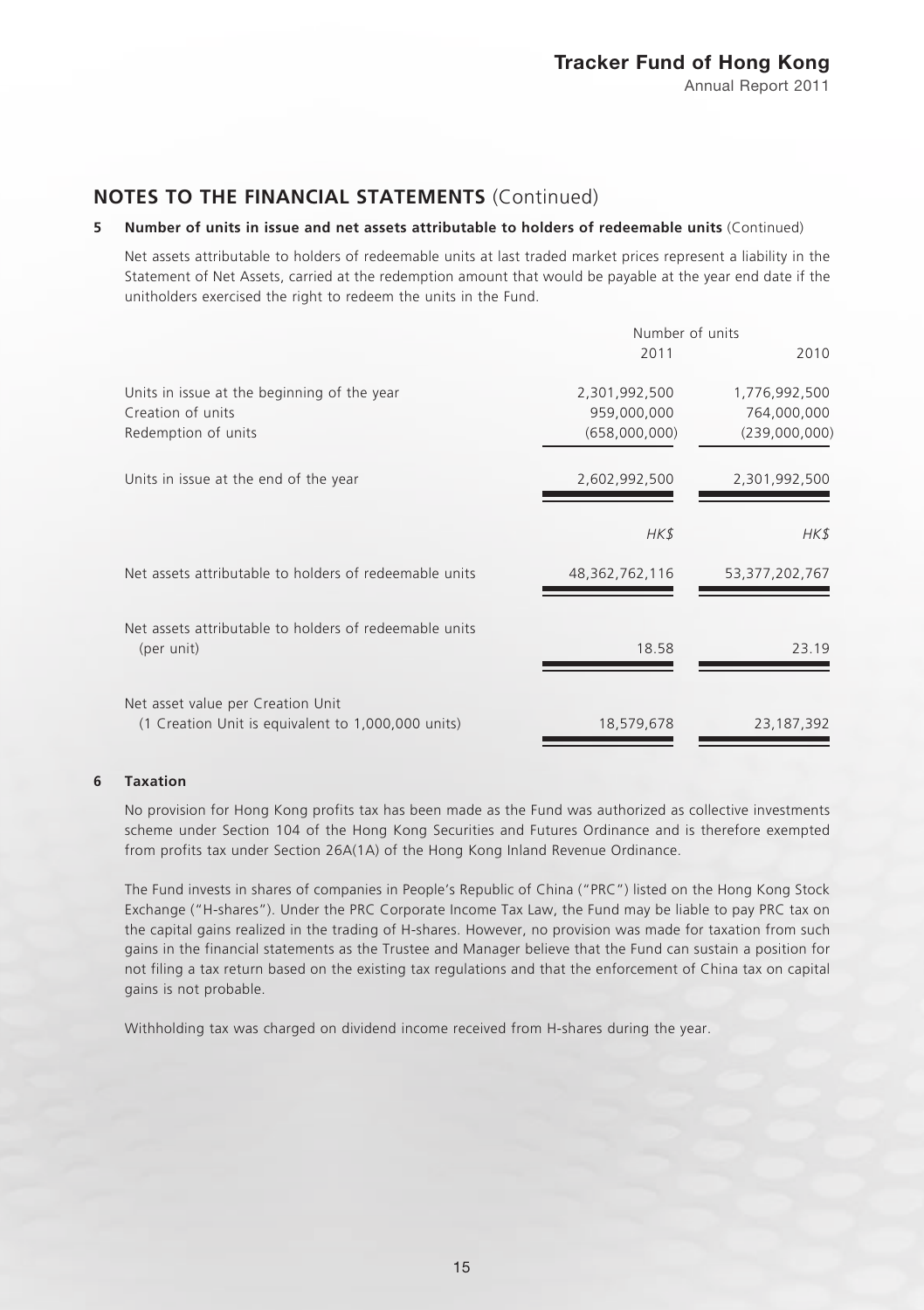## **NOTES TO THE FINANCIAL STATEMENTS** (Continued)

#### **7 Transactions with the related parties/Manager and its Connected Persons**

Parties are considered to be related if one party has the ability to control the other party or exercise significant influence over the other party in making financial or operational decisions. Related parties of the Fund also include the Manager of the Fund and its connected persons. Connected Persons of the Manager are those as defined in the Code on Unit Trusts and Mutual Funds established by the Securities and Futures Commission of Hong Kong (the "SFC Code"). All transactions entered into during the year between the Fund and its related parties, including the Manager and its Connected Persons were carried out in the normal course of business and on normal commercial terms. To the best of the Manager's knowledge, the Fund does not have any other transactions with its related parties, including the Manager and its Connected Persons except for those disclosed below.

#### **(a) Manager's holding in the Fund**

The directors and officers of the Manager may transact in the units of the Fund as principal provided that prior written notice is provided to the Trustee. As of 31st December 2011, the directors and officers of the Manager together held 25,980 units in the Fund (2010: 23,500 units).

#### **(b) Management fee**

The fee payable to the Manager is calculated at the following annual rates of the net asset value of the Fund on the last dealing day in the relevant quarter:

| For the first HK\$15 billion of the net asset value            | $0.050\%$ |
|----------------------------------------------------------------|-----------|
| For the next HK\$15 billion of the net asset value             | 0.045%    |
| For the next HK\$15 billion of the net asset value             | $0.030\%$ |
| Any amount by which the net asset value exceeds HK\$45 billion | 0.025%    |

The management fee is accrued daily and is payable quarterly in arrears.

### **(c) Trustee fee**

The fee payable to the Trustee is calculated at the following annual rates of the net asset value of the Fund of the last dealing day in the relevant quarter:

| For the first HK\$15 billion of the net asset value            | $0.050\%$ |
|----------------------------------------------------------------|-----------|
| For the next HK\$15 billion of the net asset value             | 0.045%    |
| For the next HK\$15 billion of the net asset value             | $0.030\%$ |
| Any amount by which the net asset value exceeds HK\$45 billion | 0.025%    |

The trustee fee is accrued daily and payable quarterly in arrears.

#### **(d) Bank balances**

Bank balances are maintained with the Trustee. Bank balances held with the Trustee as at 31st December 2011 was HK\$83,388,658 (2010: HK\$89,961,441). No interest was earned on these bank balances during the years ended 31st December 2011 and 2010 as they were placed in a non-interest bearing current account.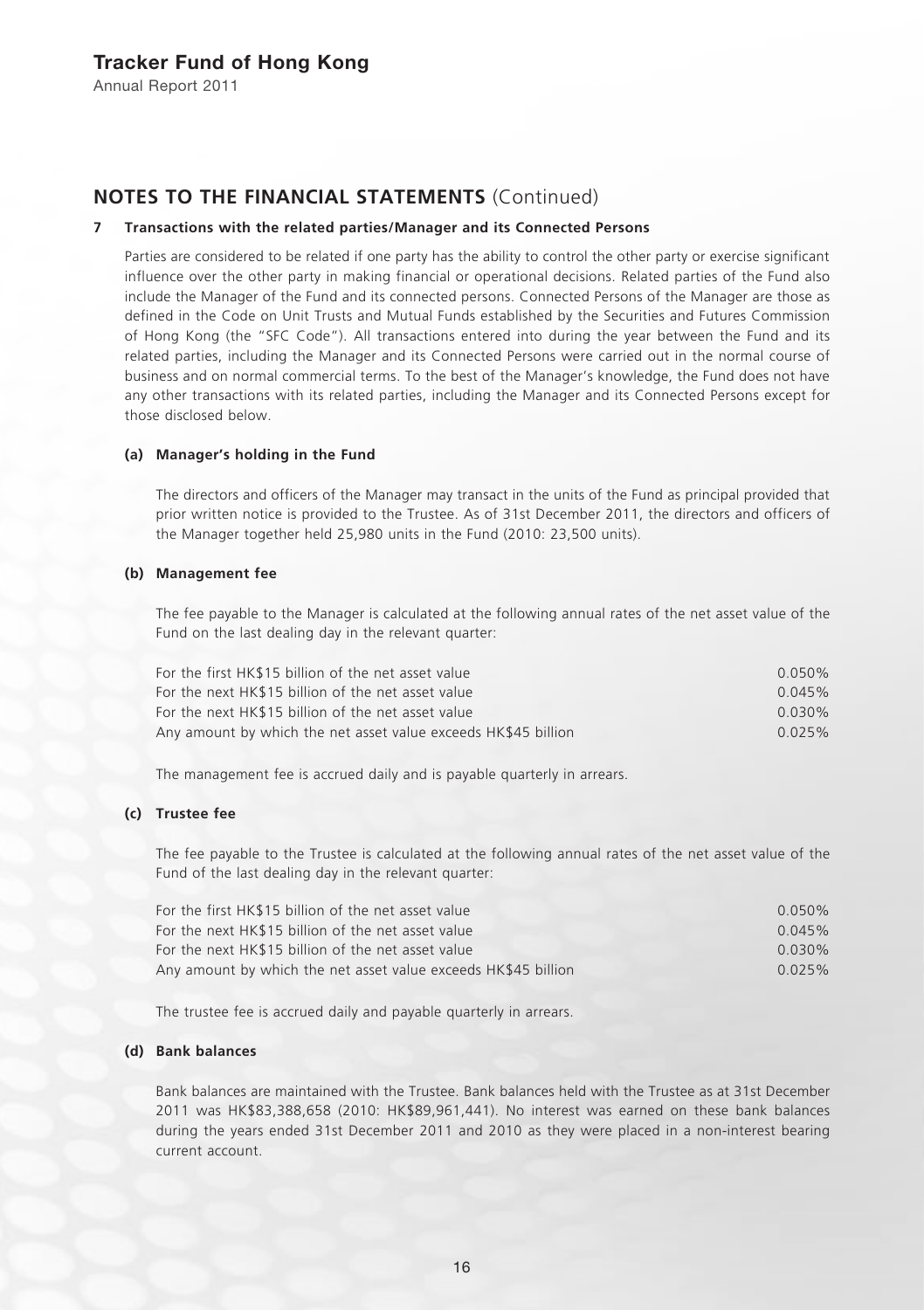#### **8 Other fees**

#### **(a) Registrar fee**

The fee payable to Computershare Hong Kong Investor Services Limited (the "Registrar"), is calculated based on the number of unitholders on the register on the first business day of the relevant month at the following fee scale, subject to a monthly maximum aggregate registrar fee of HK\$1,000,000.

|                                                                  | HK\$        |
|------------------------------------------------------------------|-------------|
|                                                                  | (per month) |
| For the first 2,000 Unitholders                                  | 10,000      |
| For every additional 1,000 Unitholders up to 100,000 Unitholders | 2.200       |
| For every additional 1,000 Unitholders up to 200,000 Unitholders | 1,800       |
| For every additional 1,000 Unitholders up to 300,000 Unitholders | 1,500       |
| For every additional 1,000 Unitholders above 300,000 Unitholders | 1,200       |

In addition, the Registrar is reimbursed for all of its out-of-pocket expenses incurred in connection with performing its services.

The registrar fee is accrued daily and is payable monthly in advance.

#### **(b) Conversion agent fee**

The Conversion Agent received a monthly retainer fee of HK\$16,000 plus a transaction fee of HK\$12,000 on total aggregate creation and redemption orders per day per Participating Dealer.

The conversion agent fee is accrued daily and payable monthly in arrears.

#### **(c) Index license fee**

The index license fee is calculated at the rate of 0.015% per annum on the daily average net asset value of the Fund, subject to a minimum of US\$10,000 per annum.

The index license fee is accrued daily and is payable quarterly in arrears.

#### **9 Major non-cash transactions**

In accordance with the Fund's Trust Deed, units are issued through an in-kind creation of an Index Basket with the remaining balances in cash. For each Creation Unit (of 1,000,000 units), the Fund receives an Index Basket consisting of constituent shares as determined by the Manager on a daily basis. During the year, the Fund issued 959,000,000 units (2010: 764,000,000 units), totaling HK\$21,189,448,486 (2010: HK\$16,987,074,879) in exchange for Index Baskets consisting of investments valued at HK\$20,967,865,604 (2010: HK\$16,871,437,800) by the Manager with remaining balances in cash of HK\$221,582,882 (2010: HK\$115,637,079).

In accordance with the Fund's Trust Deed, units are redeemed in-kind with the remaining balances in cash. During the year, the Fund redeemed 658,000,000 units (2010: 239,000,000 units), totaling HK\$14,502,137,413 (2010: HK\$5,358,032,288) in exchange for Index Baskets consisting of investments valued at HK\$14,357,661,412 (2010: HK\$5,314,847,703) by the Manager with remaining balances in cash of HK\$144,476,001 (2010: HK\$43,184,585).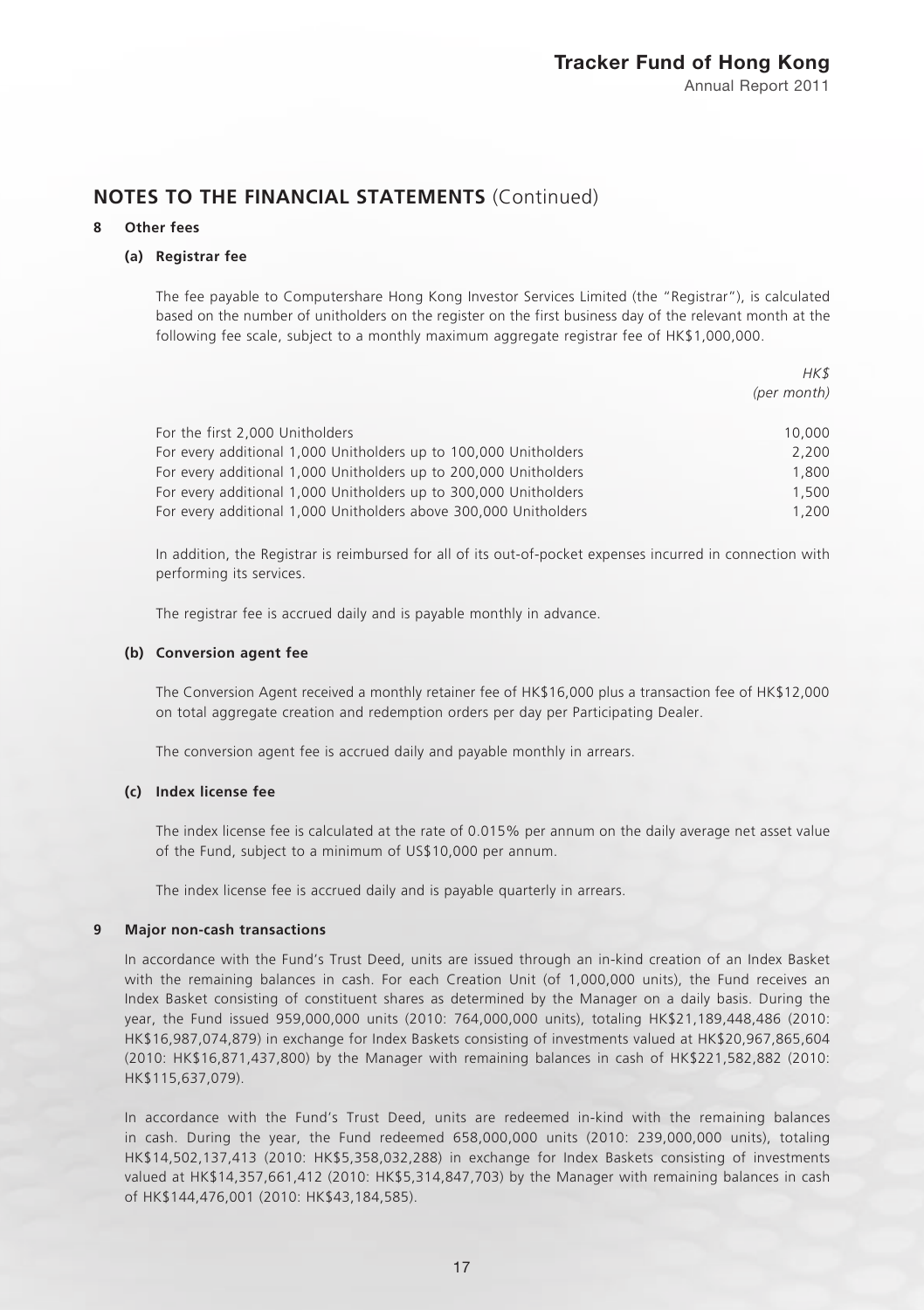## **NOTES TO THE FINANCIAL STATEMENTS** (Continued)

#### **10 Soft dollar practices**

The Manager may effect transactions, provided that any such transaction is consistent with standards of "best execution", by or through the agency of another person for the account of the Fund with whom the Manager or any of its Connected Persons have an arrangement under which that party will from time to time provide to or procure for the Manager or any of its Connected Persons goods, services or other benefits (such as research and advisory services, computer hardware associated with specialized software or research services and performance measures) the nature of which is such that their provision can reasonably be expected to benefit the Fund as a whole and may contribute to an improvement in the performance of the Fund. For the avoidance of doubt, such goods and services may not include travel, accommodation, entertainment, general administrative goods or services, general office equipment or premises, membership fees, employees' salaries or direct money payments.

Since the inception of the Fund, the Manager had not participated in any soft dollar arrangements in respect of any transactions for the account of the Fund.

#### **11 Investment limitations and prohibitions under the SFC Code**

The SFC Code allows the Fund to invest in constituent securities issued by a single issuer for more than 10% of the Fund's net asset value provided that the investment is limited to any constituent securities that each accounts for more than 10% of the weighting of the Index and the Fund's holding of any such constituent securities may not exceed their respective weightings in the Index (except as a result of changes in the composition of the Index and the excess is transitional and temporary in nature).

Constituent securities that account for more than 10% of the net asset value of the Fund as at year end were as follows:

|                   |      | Respective weighting<br>in the Index $(\% )$ |      | % of net asset value |
|-------------------|------|----------------------------------------------|------|----------------------|
|                   | 2011 | 2010                                         | 2011 | 2010                 |
| HSBC Holdings plc | 14.9 | 15.1                                         | 14.9 | 15.0                 |

During the year, the Hang Seng Index decreased by 19.97% (2010: increased by 5.32%), while the net asset value per unit of the Fund decreased by 19.88% (2010: increased by 5.31%).

#### **12 Financial risk management**

#### **(a) Strategy in using financial instruments**

#### *Investment objectives*

The Fund's investment objective is to provide investment results that closely correspond to the performance of the Index. The Manager will seek to achieve the investment objective by investing all, or substantially all, of the Fund's assets in Index Shares in substantially the same weightings as they appear in the Index. The Manager may also invest in certain other permitted investments in seeking to meet the investment objective. The Manager will rebalance the Fund's portfolio of investments from time to time to reflect any changes to the composition of, or the weighting of shares in, the Index.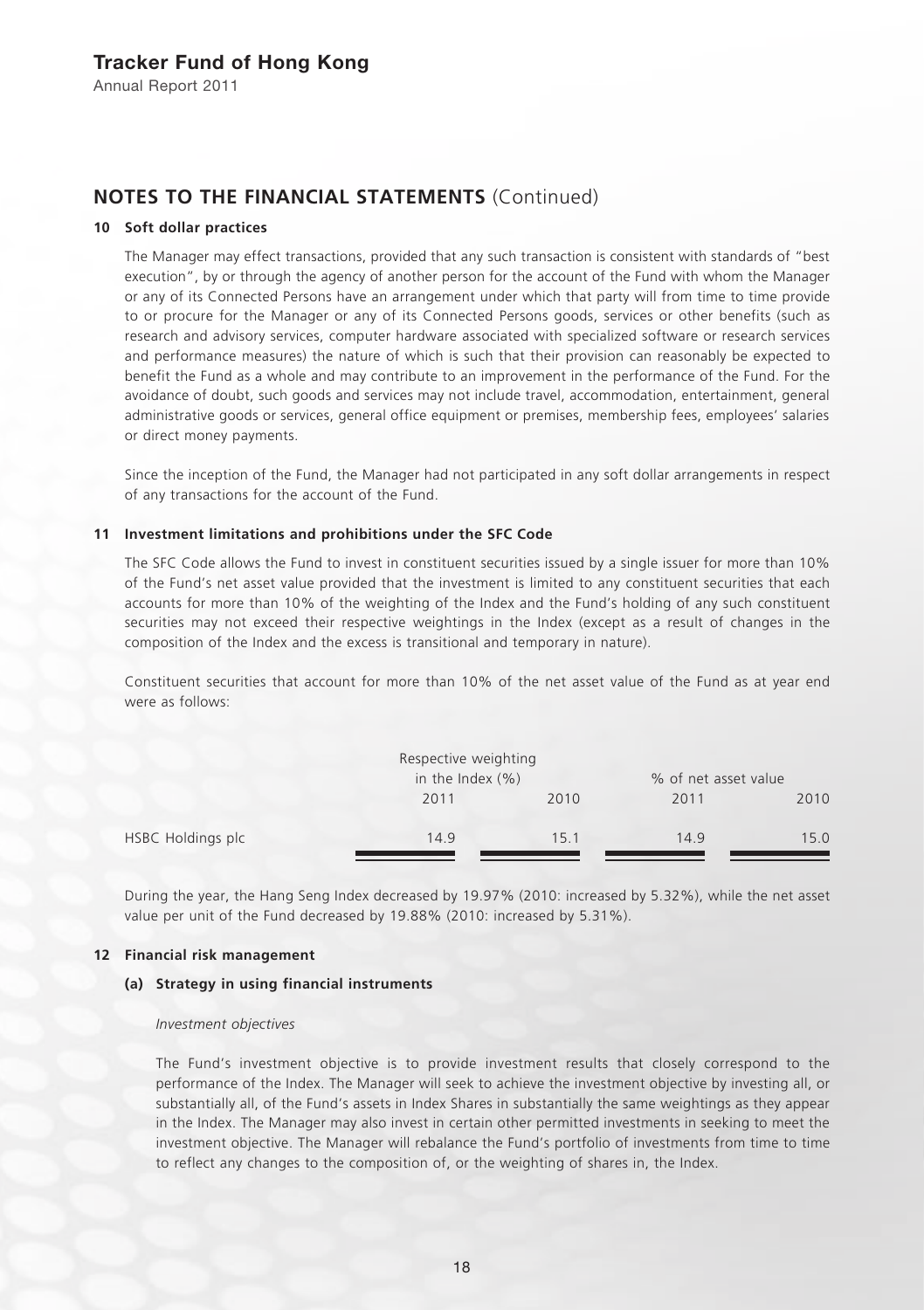#### **12 Financial risk management** (Continued)

#### **(a) Strategy in using financial instruments** (Continued)

#### *Investment policies*

The responsibility of the Manager is to reflect changes in the Index by replicating changes to the weightings and composition of the constituent shares in the Index in the portfolio of shares which make up the portfolio.

Since the investment objective is to provide investment results that closely correspond with the performance of the Index, the Manager is required to ensure, insofar as practicable and subject to the Trust Deed, that the assets comprised in the portfolio comprise only, or substantially only, interest in Index Shares and in the relative weightings such Index Shares appear in the Index. Other than cash held for distribution and to meet the fees, expenses and other liabilities, it is unlikely that cash or any other form of securities will form a substantial part of the assets.

The risks and the respective risk management policies employed by the Fund to manage these risks are discussed below.

#### **(b) Market price risk**

Market price risk is the risk that the value of a financial instrument will fluctuate as a result of changes in market prices, whether those changes are caused by factors specific to the individual instrument or factors affecting all instruments in the market.

All securities investments present a risk of loss of capital. The Fund's market price risk is managed through diversification of investment portfolio. The Manager monitors the investments on a daily basis and rebalances the portfolio of investments from time to time to reflect any changes to the composition of, or the weighting of shares in, the Index.

As at year end, the overall market exposure of the Fund was as follows:

|                                                     |                    | At 31st December |                    |                 |  |  |
|-----------------------------------------------------|--------------------|------------------|--------------------|-----------------|--|--|
|                                                     |                    | 2011             |                    | 2010            |  |  |
|                                                     | Fair value<br>HK\$ | % of net assets  | Fair value<br>HK\$ | % of net assets |  |  |
| Held for trading:<br>Listed investments<br>Equities |                    |                  |                    |                 |  |  |
| - Hong Kong                                         | 48,124,059,608     | 99.51            | 53, 152, 791, 728  | 99.58           |  |  |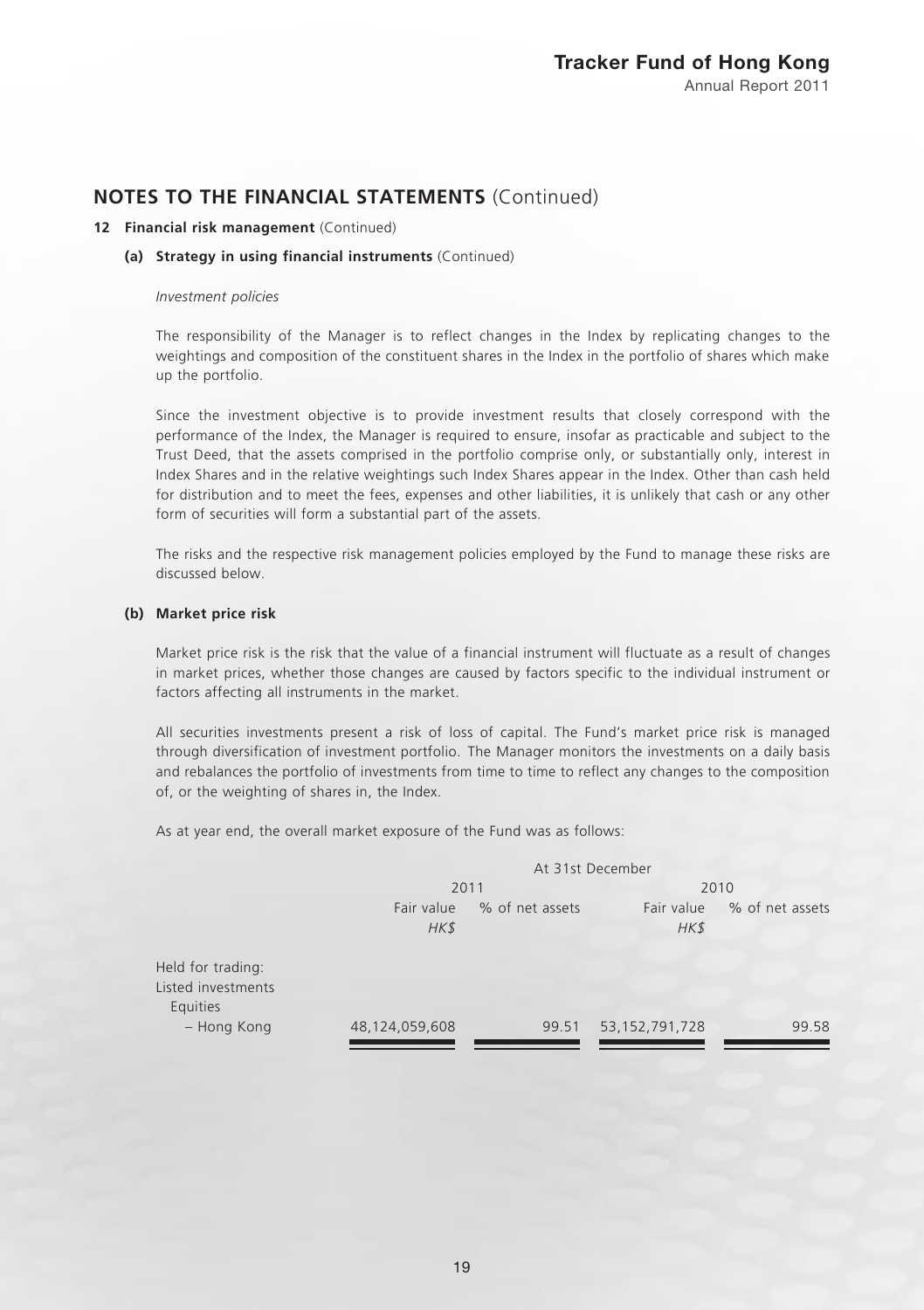## Tracker Fund of Hong Kong

Annual Report 2011

## **NOTES TO THE FINANCIAL STATEMENTS** (Continued)

#### **12 Financial risk management** (Continued)

**(b) Market price risk** (Continued)

#### *Net market exposures*

The following table shows the net market exposures of the Fund by industry:

| 2010            |
|-----------------|
| % of net assets |
|                 |
| 38.66           |
| 45.89           |
| 10.27           |
| 4.76            |
| 99.58           |
|                 |

All the Fund's equity securities are listed on the Hong Kong Stock Exchange. As the Fund is a Hang Seng Index tracking fund, movements in the Index would cause substantially the same percentage change in the Fund's net asset value.

|                   | 2011            |               | 2010            |               |
|-------------------|-----------------|---------------|-----------------|---------------|
|                   | Change in index | Impact        | Change in index | Impact        |
|                   | $\frac{9}{6}$   | HK\$          | $\%$            | HK\$          |
| Hong Kong         |                 |               |                 |               |
| - Hang Seng Index | 19.97%          | 9,610,374,704 | 5.32%           | 2,827,728,520 |
|                   |                 |               |                 |               |

The Manager has used their view of what would be a "reasonable shift" in each key market to estimate the change for use in the market sensitivity analysis above. Disclosures above are shown in absolute terms, changes and impacts could be positive or negative. Changes in market index % are revised annually depending on the Manager's current view of market volatility and other relevant factor.

#### **(c) Interest rate risk**

The majority of the Fund's financial assets and liabilities are non-interest bearing. As a result, the Fund is not subject to significant amounts of risk due to fluctuations in the prevailing levels of market interest rates.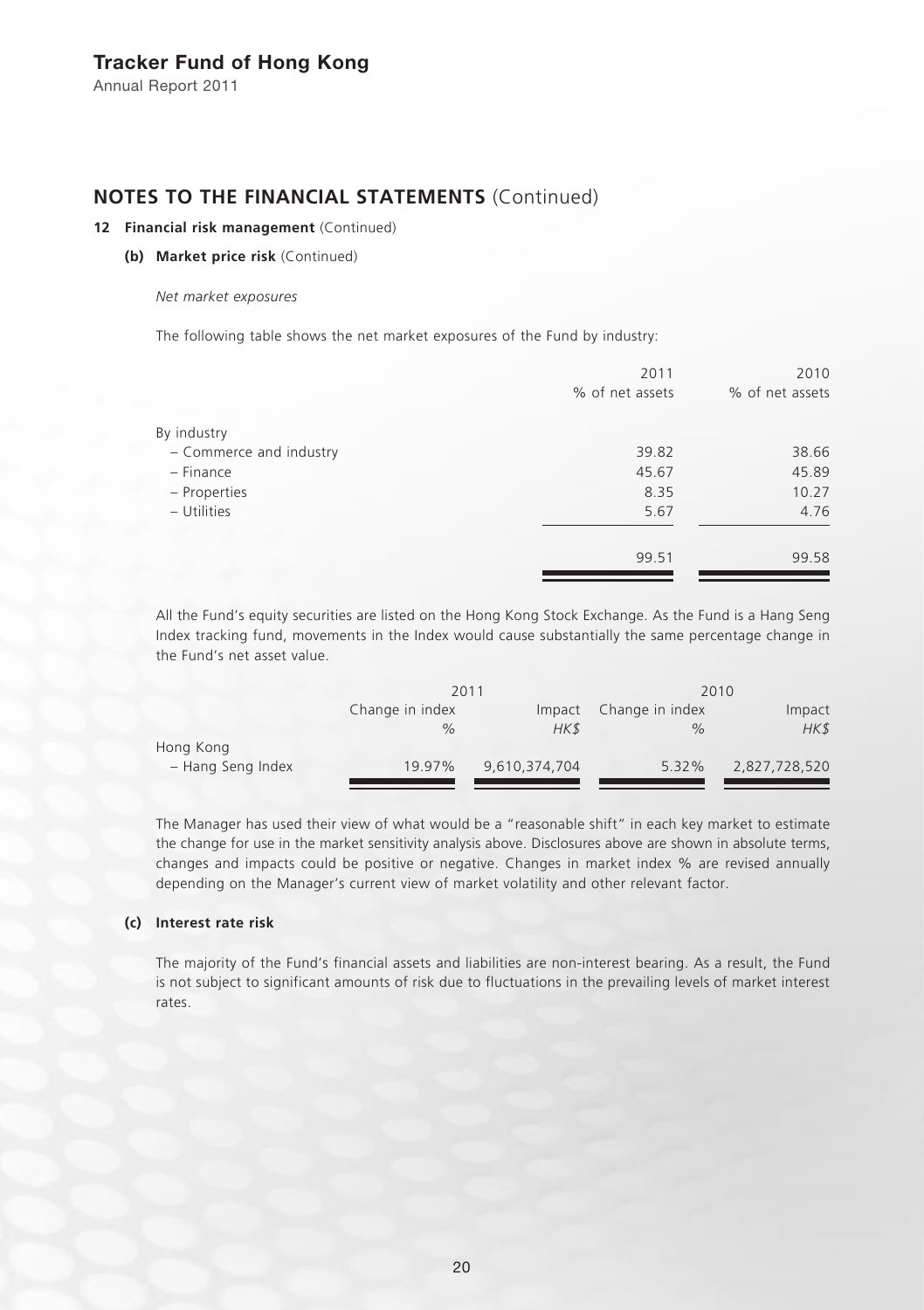#### **12 Financial risk management** (Continued)

#### **(d) Credit risk**

Credit risk is the risk that an issuer or counterparty will be unable or unwilling to pay amounts in full when due.

The Fund's financial assets which are potentially subject to credit risk consist principally of securities and bank balances. The Fund limits its exposure to credit risk by transacting with well established brokerdealers and banks with high credit ratings.

All transactions in securities are settled/paid for upon delivery using approved and reputable brokers. The risk of default is considered minimal as delivery of securities sold is only made once the broker has received payment. Payment is made on a purchase once the securities have been received by the broker. The trade will fail if either party fails to meet its obligation.

At 31st December 2011, bank balances of HK\$83,388,658 (2010: HK\$89,961,441) were placed with State Street Bank and Trust Company, the Fund's Trustee and Custodian. The credit rating of the Trustee and Custodian issued by Standard and Poor's was as follows:

|                                                  | 2011 | 2010 |
|--------------------------------------------------|------|------|
| State Street Bank and Trust Company <sup>1</sup> | A+   | A+   |

Accordingly, the Fund has no significant credit risk.

The maximum exposure to credit risk at year end is the carrying amount of the financial assets as shown on the Statement of Net Assets.

None of the assets is impaired nor past due but not impaired.

<sup>1</sup> Long-term credit rating of State Street Corporation, the holding company of State Street Bank and Trust Company.

#### **(e) Currency risk**

Currency risk is the risk that the value of financial instruments will fluctuate due to changes in foreign exchange rates.

The Fund has no significant currency risk as substantially all assets and liabilities are denominated in Hong Kong dollars, the Fund's functional and presentation currency.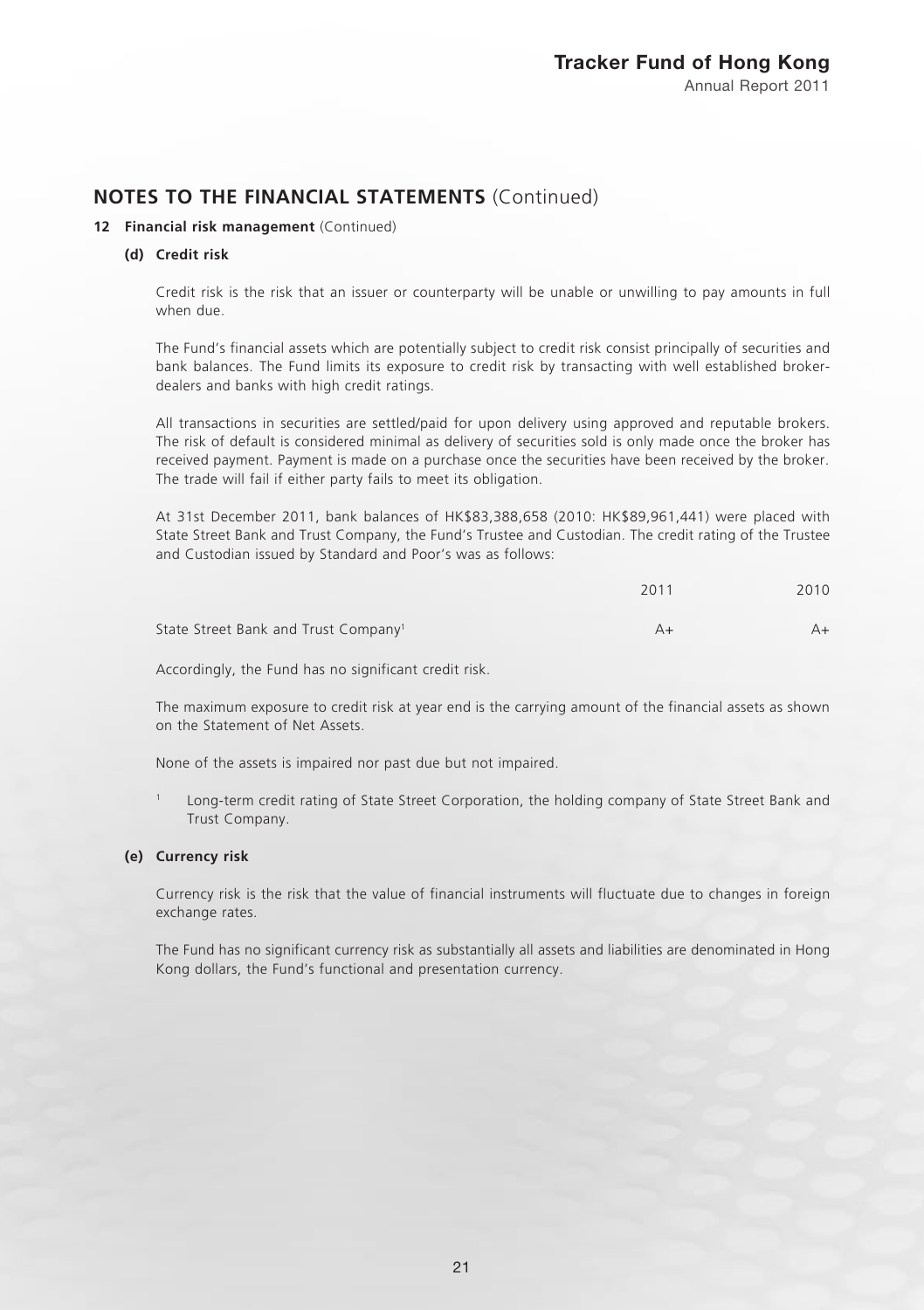## **NOTES TO THE FINANCIAL STATEMENTS** (Continued)

#### **12 Financial risk management** (Continued)

## **(f) Liquidity risk**

*Maturity analysis*

Liquidity risk is the risk that an entity will encounter difficulty in settling a liability, including a redemption request.

The Fund invests the majority of its assets in investments that are traded in an active market and can be readily disposed of. The Fund's securities are considered readily realizable, as they are listed on the Hong Kong Stock Exchange. It is the intent of the Manager to monitor the Fund's liquidity position on a daily basis.

The following table gives the undiscounted cash-flow projection of the Fund's financial liabilities. Balances due within 12 months equal their carrying balances, as the impact of discounting is not significant.

|                                                           | Less than      |            |                |
|-----------------------------------------------------------|----------------|------------|----------------|
|                                                           | 1 month        | 1-3 months | Total          |
| At 31st December 2011                                     |                |            |                |
| Management fee payable                                    |                | 5,140,261  | 5,140,261      |
| Trustee fee payable                                       |                | 5,140,261  | 5,140,261      |
| Index license fee payable                                 | 1,843,199      |            | 1,843,199      |
| Registrar fee payable                                     | 134,711        |            | 134,711        |
| Amounts payable on redemption of units                    | 945,854        |            | 945,854        |
| Other accounts payable and accruals                       | 43,208         | 1,277,592  | 1,320,800      |
| Net assets attributable to<br>holders of redeemable units |                |            |                |
| (at last traded market prices)                            | 48,362,762,116 |            | 48,362,762,116 |
| <b>Total financial liabilities</b>                        | 48,365,729,088 | 11,558,114 | 48,377,287,202 |
| At 31st December 2010                                     |                |            |                |
| Management fee payable                                    |                | 5,139,723  | 5,139,723      |
| Trustee fee payable                                       |                | 5,139,723  | 5,139,723      |
| Index license fee payable                                 | 1,949,588      |            | 1,949,588      |
| Registrar fee payable                                     | 145,041        |            | 145,041        |
| Other accounts payable and accruals                       | 49,300         | 678,984    | 728,284        |
| Net assets attributable to                                |                |            |                |
| holders of redeemable units                               |                |            |                |
| (at last traded market prices)                            | 53,377,202,767 |            | 53,377,202,767 |
| <b>Total financial liabilities</b>                        | 53,379,346,696 | 10,958,430 | 53,390,305,126 |
|                                                           |                |            |                |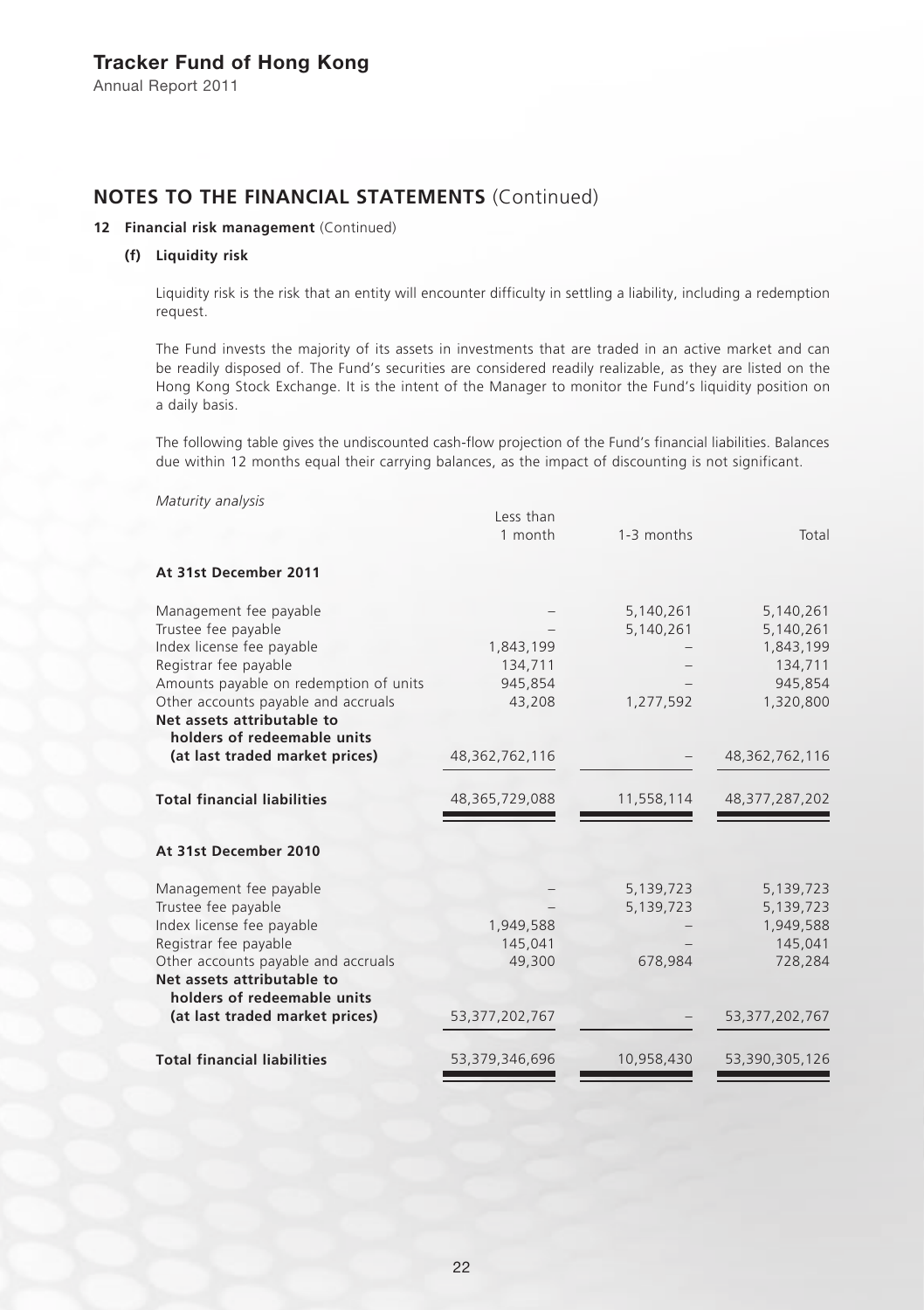#### **12 Financial risk management** (Continued)

#### **(f) Liquidity risk** (Continued)

Units are redeemed on demand at the unitholder's option. However, the Trustee and Manager do not envisage that the contractual maturity disclosed in the table above will be representative of the actual cash outflows, as unitholders typically retain the units for the medium to long term.

The Fund manages its liquidity risk by investing in securities that it expects to be able to liquidate within 7 days or less. The following table illustrates the expected liquidity of assets held at 31st December:

|      | Less than<br>7 days | 7 days to less<br>than 1 month | 1-12 months | Total          |
|------|---------------------|--------------------------------|-------------|----------------|
| 2011 | 48,207,448,266      | 112,703,918                    |             | 48,320,152,184 |
| 2010 | 53,243,031,008      | 57,372,264                     | 13,748      | 53,300,417,020 |

#### **(g) Capital risk management**

The Fund's objective is to provide investment results that closely correspond to the performance of the Hang Seng Index. The Manager may:

- Redeem and issue new units in accordance with the constitutive documents of the Fund, which include the ability to amend the Creation Unit and Redemption Unit size upon the approval of the Trustee and Supervisory Committee;
- Exercise discretion when determining the amount of distributions of the Fund to holders of redeemable units; and
- Suspend the creation and redemption of units under certain circumstances stipulated in the prospectus.

Units are issued through an in-kind creation of an Index Basket with the remaining balances in cash and are not through a cash subscription only. Units are redeemed in-kind with the remaining balances in cash and are not redeemable for cash only.

#### **(h) Fair value estimation**

The fair value of financial assets and liabilities traded in active markets (such as publicly traded derivatives and trading securities) are based on quoted market prices at the close of trading on the year end date. The quoted market price used for financial assets held by the Fund is the current bid price; the appropriate quoted market price for financial liabilities is the current asking price.

A financial instrument is regarded as quoted in an active market if quoted prices are readily and regularly available from an exchange, dealer, broker, industry group, pricing service, or regulatory agency, and those prices represent actual and regularly occurring market transactions on an arm's length basis.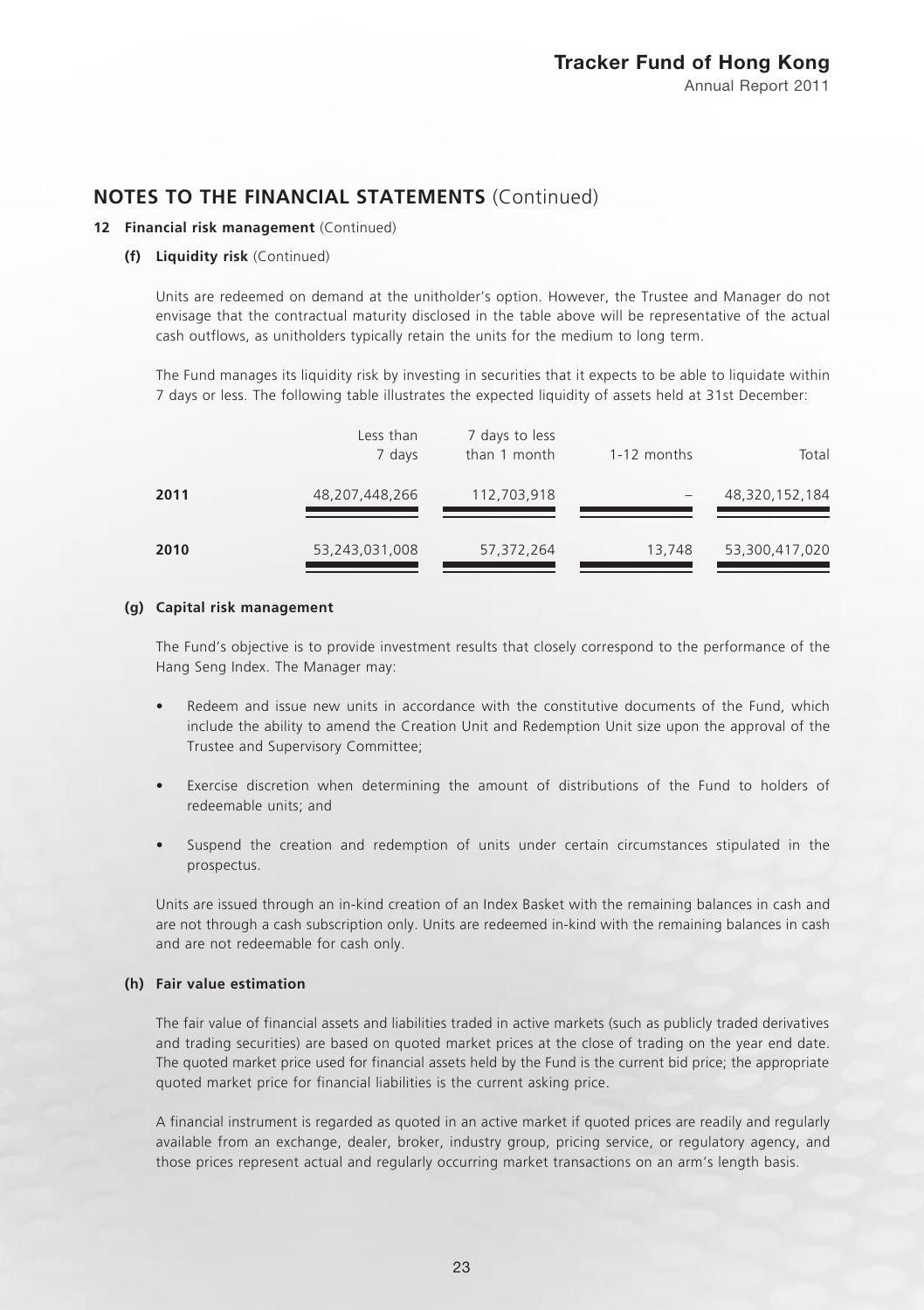## Tracker Fund of Hong Kong

Annual Report 2011

## **NOTES TO THE FINANCIAL STATEMENTS** (Continued)

#### **12 Financial risk management** (Continued)

#### **(h) Fair value estimation** (Continued)

The carrying value less impairment provision of other receivables and payables are assumed to approximate their fair values. The fair value of financial liabilities for disclosure purposes is estimated by discounting the future contractual cash flows at the current market interest rate that is available to the Fund for similar financial instruments.

HKFRS 7 requires the Fund to classify fair value measurements using a fair value hierarchy that reflects the significance of the inputs used in making the measurements. The fair value hierarchy has the following levels:

- Quoted prices (unadjusted) in active markets for identical assets or liabilities (level 1).
- Inputs other than quoted prices included within level 1 that are observable for the asset or liability, either directly (that is, as prices) or indirectly (that is, derived from prices) (level 2).
- Inputs for the asset or liability that are not based on observable market data (that is, unobservable inputs) (level 3).

The level in the fair value hierarchy within which the fair value measurement is categorized in its entirety is determined on the basis of the lowest level input that is significant to the fair value measurement in its entirety. For this purpose, the significance of an input is assessed against the fair value measurement in its entirety. If a fair value measurement uses observable inputs that require significant adjustment based on unobservable inputs, that measurement is a level 3 measurement. Assessing the significance of a particular input to the fair value measurement in its entirety requires judgment, considering factors specific to the asset or liability.

The determination of what constitutes 'observable' requires significant judgment by the Fund. The Fund considers observable data to be that market data that is readily available, regularly distributed or updated, reliable and verifiable, not proprietary, and provided by independent sources that are actively involved in the relevant market.

The following table analyses within the fair value hierarchy the Fund's investments (by class) measured at fair value at 31st December 2011 and 2010:

|                                                          | Level 1           | Level <sub>2</sub> | Level 3 | Total balance     |
|----------------------------------------------------------|-------------------|--------------------|---------|-------------------|
| At 31st December 2011<br>Assets                          |                   |                    |         |                   |
| Financial assets held for trading<br>- Equity securities | 48,124,059,608    |                    |         | 48,124,059,608    |
| At 31st December 2010<br><b>Assets</b>                   |                   |                    |         |                   |
| Financial assets held for trading<br>- Equity securities | 53, 152, 791, 728 |                    |         | 53, 152, 791, 728 |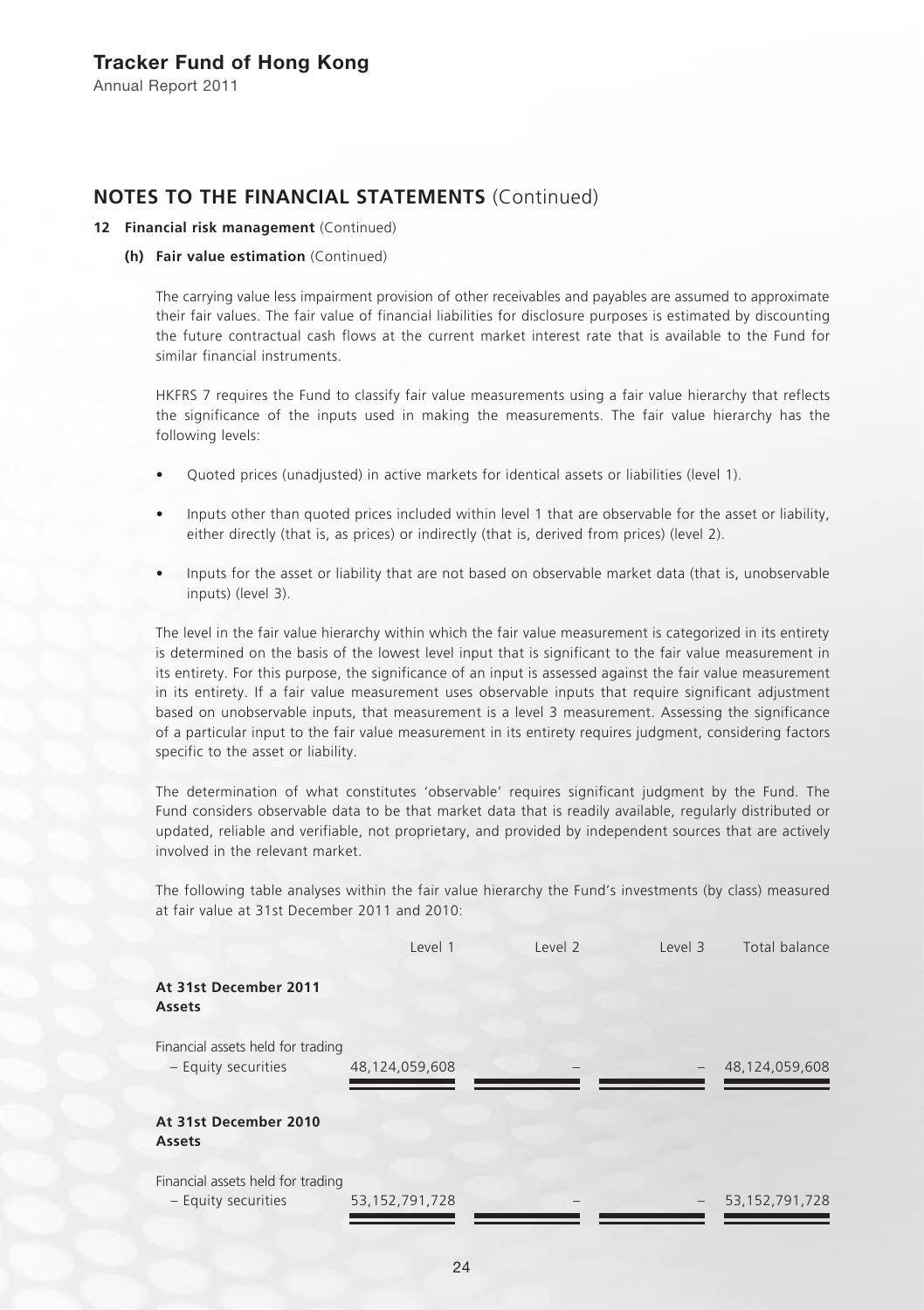## **12 Financial risk management** (Continued)

#### **(h) Fair value estimation** (Continued)

Investments whose values are based on quoted market prices in active markets, and therefore classified within level 1, include active listed equities. The Fund does not adjust the quoted price for these instruments.

Financial instruments that trade in markets that are not considered to be active but are valued based on quoted market prices, dealer quotations or alternative pricing sources supported by observable inputs are classified within level 2. As of 31st December 2011 and 2010, the Fund did not hold any investments classified in level 2.

Investments classified within level 3 have significant unobservable inputs, as they trade infrequently. As of 31st December 2011 and 2010, the Fund did not hold any investments classified in level 3.

### **13 Distributions**

|                                                                                                                    | 2011<br>HK\$  | 2010<br>HK\$  |
|--------------------------------------------------------------------------------------------------------------------|---------------|---------------|
| Interim distribution                                                                                               |               |               |
| - HK\$0.12 on 1,890,992,500 units paid on 28th May 2010<br>- HK\$0.13 on 2,405,992,500 units paid on 1st June 2011 | 312,779,025   | 226,919,100   |
| Final distribution                                                                                                 |               |               |
| - HK\$0.46 on 2,095,992,500 units paid<br>on 3rd December 2010<br>- HK\$0.50 on 2,586,992,500 units paid           |               | 964,156,550   |
| on 2nd December 2011                                                                                               | 1,293,496,250 |               |
| Total distributions                                                                                                | 1,606,275,275 | 1,191,075,650 |
|                                                                                                                    |               |               |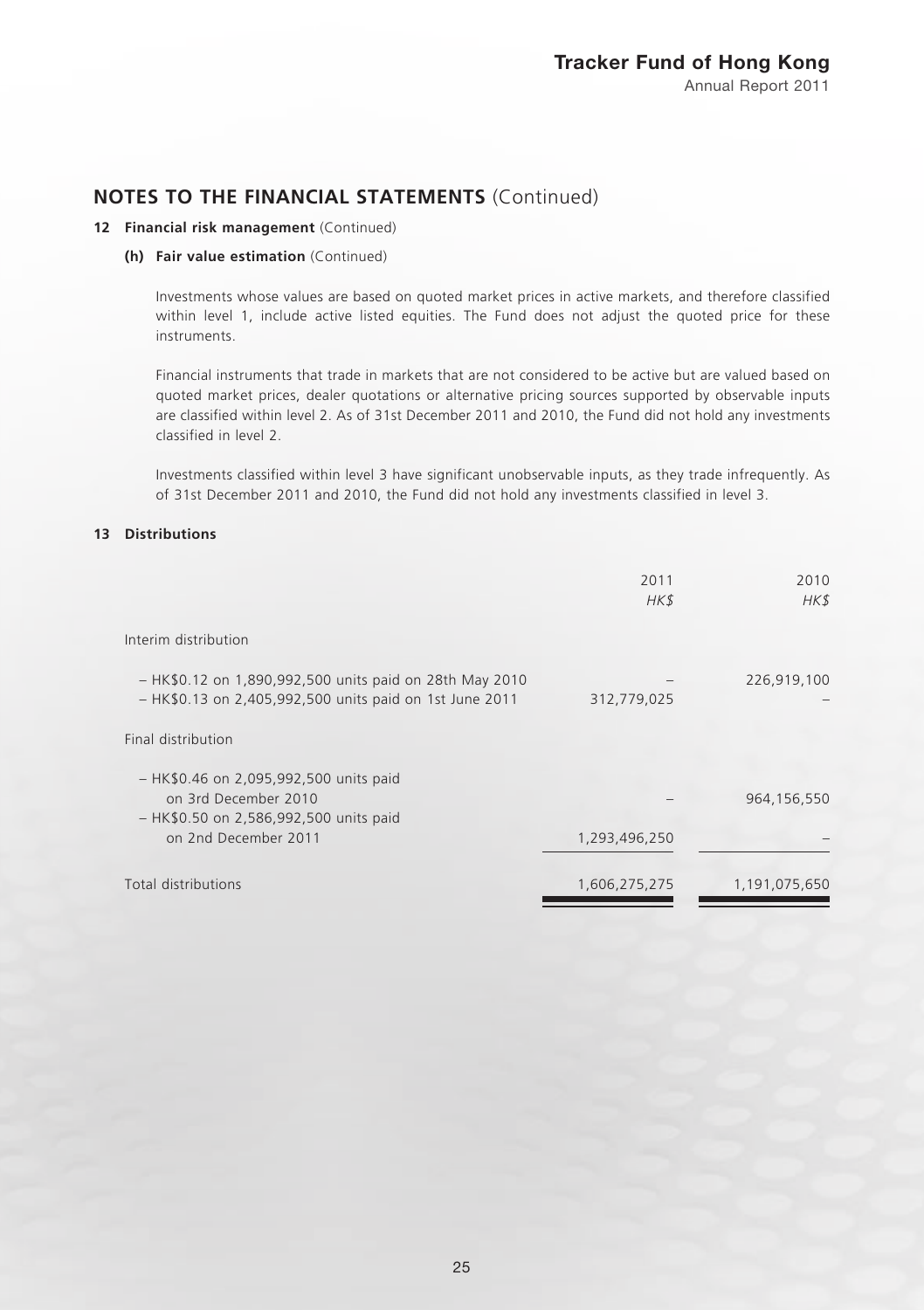## **NOTES TO THE FINANCIAL STATEMENTS** (Continued)

#### **14 Segment information**

The Manager makes the strategic resource allocations on behalf of the Fund. The Fund has determined the operating segments based on the reports reviewed by the Manager, which are used to make strategic decisions.

The Manager is responsible for the Fund's entire portfolio and considers the business to have a single operating segment. The Manager's asset allocation decisions are based on a single, integrated investment strategy and the Fund's performance is evaluated on an overall basis.

The Fund trades in the constituent shares of the Hang Seng Index with the objective to provide investment results that closely correspond to the performance of the Index.

The internal reporting provided to the Manager for the Fund's assets, liabilities and performance is prepared on a consistent basis with the measurement and recognition principles of HKFRS.

There were no changes in the reportable segment during the year.

The Fund is domiciled in Hong Kong. All of the Fund's income is from investments in entities listed in Hong Kong.

The Fund has no assets classified as non-current assets. The Fund has a diversified portfolio of investments. During the year ended 31st December 2011, there was one investment which accounted for more than 10% of the Fund's income (2010: nil). Please refer to note 11 for investment holdings account for more than 10% of the Fund's net assets.

The Fund also has a diversified unitholder population. However, as at 31st December 2011 and 2010, there was one nominee company that held more than 10% of the Fund's net assets. The nominee company's holdings were 82.87% as at 31st December 2011 and 80.14% as at 31st December 2010.

#### **15 Approval of financial statements**

The financial statements were approved by the Trustee and the Manager on 23 April 2012.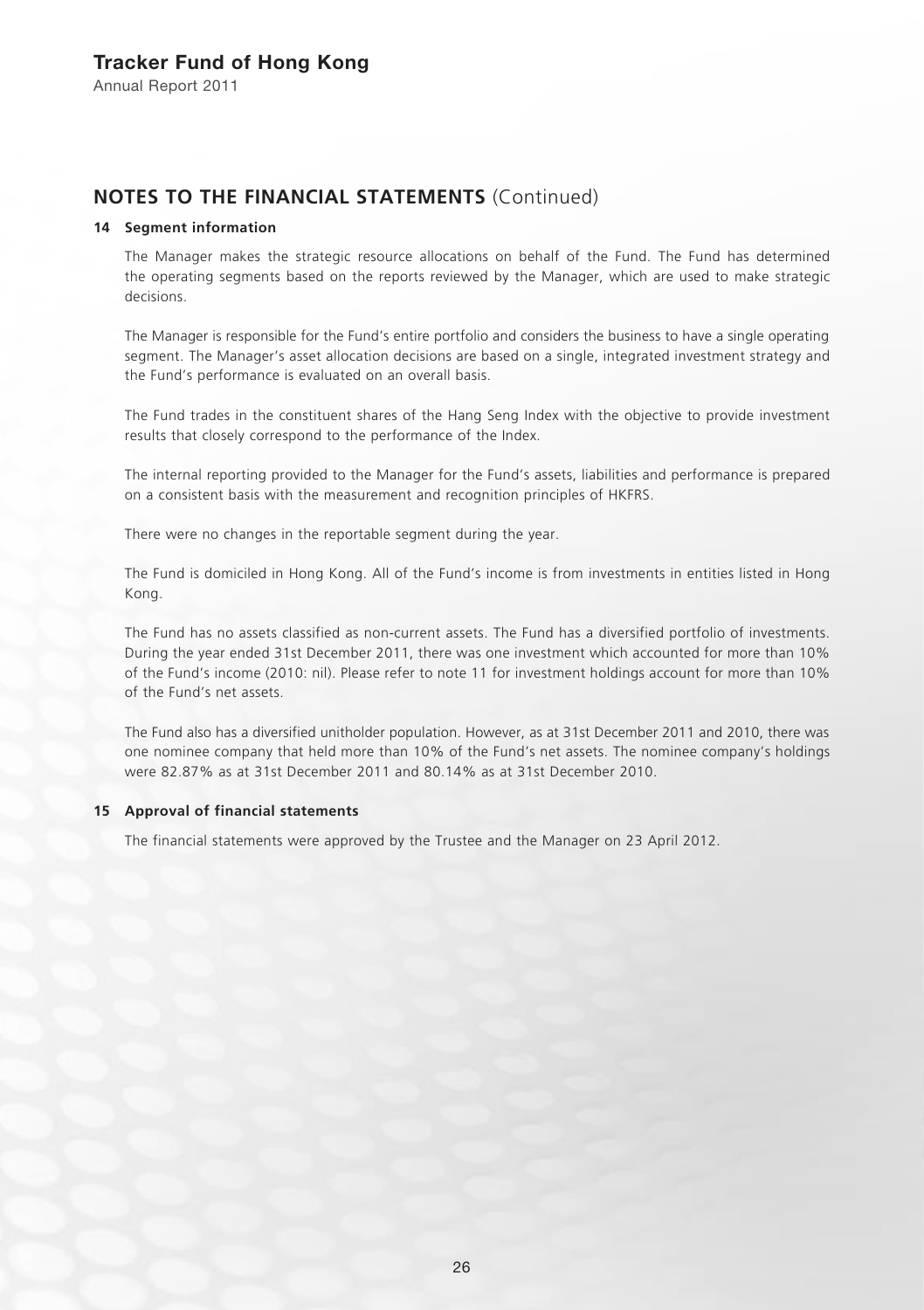## Tracker Fund of Hong Kong

Annual Report 2011

## **INVESTMENT PORTFOLIO (UNAUDITED)**

*As at 31st December 2011*

|                                                                                                                                                      |                                                      |                                                            | % of net                     |
|------------------------------------------------------------------------------------------------------------------------------------------------------|------------------------------------------------------|------------------------------------------------------------|------------------------------|
|                                                                                                                                                      | Holdings                                             | Fair value<br>HK\$                                         | assets                       |
| <b>Hong Kong</b>                                                                                                                                     |                                                      |                                                            |                              |
| Listed investments (99.51%)                                                                                                                          |                                                      |                                                            |                              |
| Equities (99.51%)                                                                                                                                    |                                                      |                                                            |                              |
| Properties (8.35%)<br>Cheung Kong (Holdings) Ltd.<br>China Overseas Land & Investment Ltd.<br>China Resources Land Ltd.<br>Hang Lung Properties Ltd. | 12,220,068<br>35,930,802<br>16,582,525<br>19,662,115 | 1,126,690,270<br>464,944,578<br>206,286,611<br>432,566,530 | 2.33<br>0.96<br>0.43<br>0.90 |
| Henderson Land Development Co. Ltd.<br>Sino Land Co. Ltd.<br>Sun Hung Kai Properties Ltd.                                                            | 8,330,571<br>25,506,564<br>12,429,138                | 319,893,926<br>280,572,204<br>1,205,626,386                | 0.66<br>0.58<br>2.49         |
|                                                                                                                                                      |                                                      | 4,036,580,505                                              | 8.35                         |
| Finance (45.67%)                                                                                                                                     |                                                      |                                                            |                              |
| AIA Group Ltd.                                                                                                                                       | 74,132,254                                           | 1,794,000,547                                              | 3.71                         |
| Bank of China Ltd.                                                                                                                                   | 623,864,399                                          | 1,784,252,181                                              | 3.69                         |
| BOC Hong Kong (Holdings) Ltd.                                                                                                                        | 32,538,505                                           | 598,708,492                                                | 1.24                         |
| Bank of Communications Co. Ltd.                                                                                                                      | 64,137,914                                           | 348,268,873                                                | 0.72                         |
| Bank of East Asia Ltd.                                                                                                                               | 13,690,680                                           | 401,136,924                                                | 0.83                         |
| China Construction Bank Corporation                                                                                                                  | 632,279,467                                          | 3,414,309,122                                              | 7.06                         |
| China Life Insurance Co. Ltd.                                                                                                                        | 65,430,075                                           | 1,254,948,839                                              | 2.60                         |
| Hang Seng Bank Ltd.                                                                                                                                  | 6,724,362                                            | 618,641,304                                                | 1.28                         |
| Hong Kong Exchanges and Clearing Ltd.                                                                                                                | 9,014,429                                            | 1,124,099,296                                              | 2.32                         |
| <b>HSBC Holdings plc</b><br>Industrial and Commercial Bank of China Ltd.                                                                             | 121,999,806                                          | 7,197,988,553                                              | 14.88<br>5.46                |
| Ping An Insurance (Group) Co. of China Ltd.                                                                                                          | 572,386,767<br>17,838,659                            | 2,638,702,996<br>911,555,475                               | 1.88                         |
|                                                                                                                                                      |                                                      | 22,086,612,602                                             | 45.67                        |
| Utilities (5.67%)                                                                                                                                    |                                                      |                                                            |                              |
| China Resources Power Holdings Co. Ltd.                                                                                                              | 16,671,780                                           | 248,409,522                                                | 0.51                         |
| CLP Holdings Ltd.                                                                                                                                    | 15,867,819                                           | 1,046,482,663                                              | 2.16                         |
| Hong Kong and China Gas Co. Ltd.                                                                                                                     | 41,681,493                                           | 746,932,355                                                | 1.55                         |
| Power Assets Holdings Ltd.                                                                                                                           | 12,198,491                                           | 698,973,534                                                | 1.45                         |
|                                                                                                                                                      |                                                      | 2,740,798,074                                              | 5.67                         |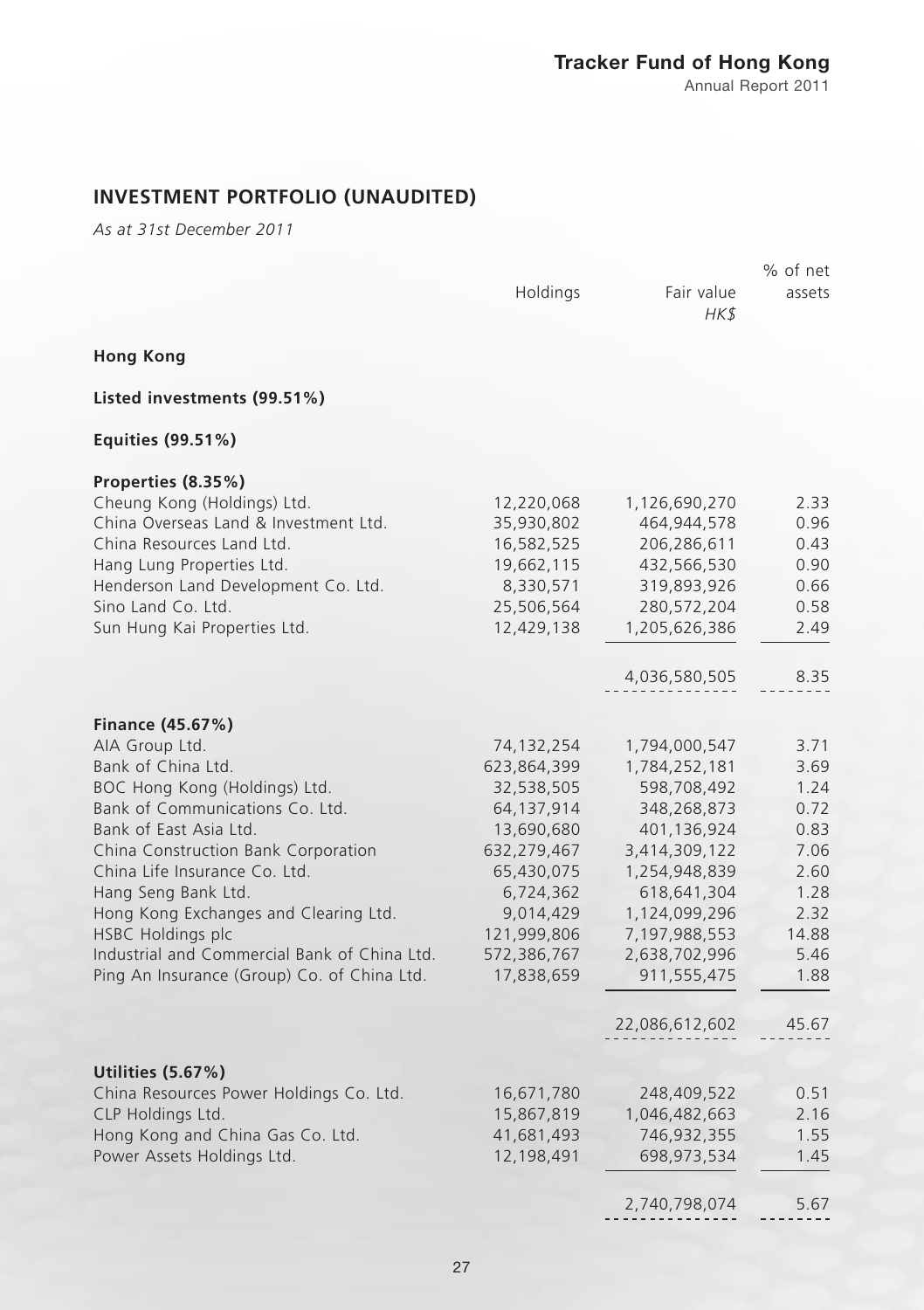## **INVESTMENT PORTFOLIO (UNAUDITED)** (Continued)

*As at 31st December 2011*

|                                             |               |                                 | % of net               |
|---------------------------------------------|---------------|---------------------------------|------------------------|
|                                             | Holdings      | Fair value                      | assets                 |
|                                             |               | HK\$                            |                        |
|                                             |               |                                 |                        |
| Commerce and Industry (39.82%)              |               |                                 |                        |
| Aluminum Corporation of China Ltd.          | 34,680,011    | 116,524,837                     | 0.24                   |
| Belle International Holdings Ltd.           | 40,788,881    | 550,649,894                     | 1.14                   |
| Cathay Pacific Airways Ltd.                 | 10,376,698    | 138,010,083                     | 0.29                   |
| China Coal Energy Co. Ltd.                  | 34,304,866    | 286,788,680                     | 0.59                   |
| China Merchants Holdings                    |               |                                 |                        |
| (International) Co. Ltd.                    | 10,866,350    | 245,036,193                     | 0.51                   |
| China Mobile Ltd.                           | 52,944,396    | 4,015,832,437                   | 8.30                   |
| China Petroleum & Chemical Corporation      | 147,551,551   | 1,205,496,172                   | 2.49                   |
| China Resources Enterprise, Ltd.            | 10,547,571    | 279,510,632                     | 0.58                   |
| China Shenhua Energy Co. Ltd.               | 29,883,642    | 1,004,090,371                   | 2.08                   |
| China Unicom (Hong Kong) Ltd.               | 41,440,569    | 677,967,709                     | 1.40                   |
| CITIC Pacific Ltd.                          | 11,231,684    | 156,345,041                     | 0.32                   |
| CNOOC Ltd.                                  | 157, 111, 003 | 2,133,567,421                   | 4.41                   |
| COSCO Pacific Ltd.                          | 14,306,840    | 129,619,970                     | 0.27                   |
| Esprit Holdings Ltd.                        | 11,346,877    | 113,468,770                     | 0.23                   |
| Hengan International Group Co. Ltd.         | 7,024,088     | 508,192,767                     | 1.05                   |
| Hutchison Whampoa Ltd.                      | 18,743,682    | 1,221,150,882                   | 2.52                   |
| Li & Fung Ltd.                              | 49,868,719    | 715, 117, 430                   | 1.48                   |
| MTR Corporation Ltd.                        | 12,715,852    | 318,532,093                     | 0.66                   |
| New World Development Co. Ltd.              | 31,576,662    | 197,354,138                     | 0.41                   |
| PetroChina Co. Ltd.                         | 185,522,740   | 1,794,004,896                   | 3.71                   |
| Swire Pacific Ltd. 'A'                      | 6,370,291     | 596,896,267                     | 1.23                   |
| Tencent Holdings Ltd.                       | 9,684,904     | 1,510,845,024                   | 3.12                   |
| Tingyi (Cayman Islands) Holding Corporation | 16,796,484    | 396, 397, 022                   | 0.82                   |
| Want Want China Holdings Ltd.               | 62,418,686    | 481,872,256                     | 1.00                   |
| Wharf (Holdings) Ltd.                       | 13,318,044    | 466,797,442                     | 0.97                   |
|                                             |               |                                 |                        |
|                                             |               | 19,260,068,427<br>------------- | 39.82<br>$- - - - - -$ |
| Total listed investments                    |               | 48,124,059,608                  | 99.51                  |
| Total investments, at cost                  |               | 53,546,271,050                  |                        |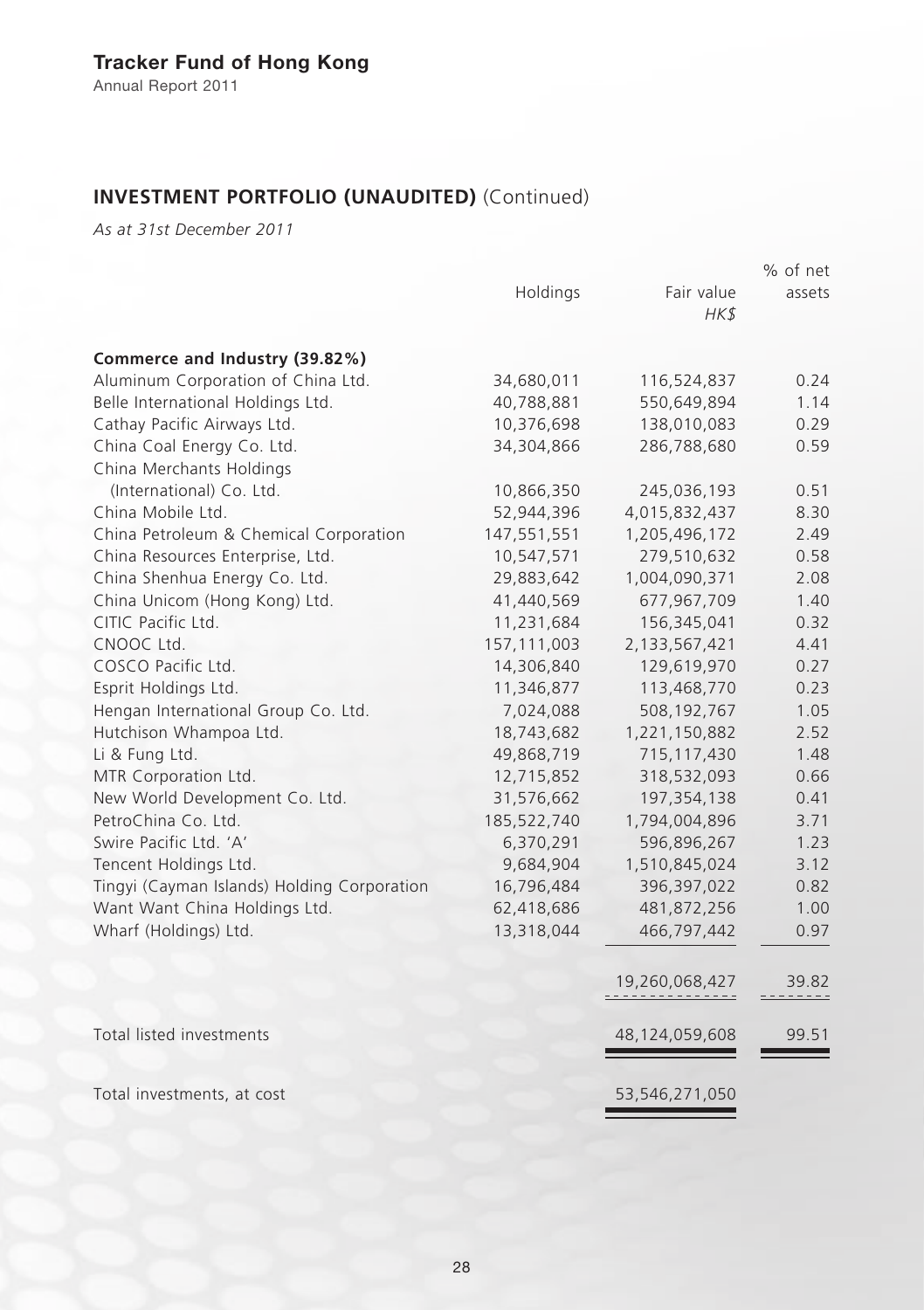## **STATEMENT OF MOVEMENTS IN INVESTMENT PORTFOLIO (UNAUDITED)**

*For the year ended 31st December 2011*

|                                                                  | (UNAUDITED)<br>Holdings |             |                 |             |
|------------------------------------------------------------------|-------------------------|-------------|-----------------|-------------|
|                                                                  | 31.12.2010              | Additions   | Disposals       | 31.12.2011  |
| <b>Hong Kong</b><br><b>Listed investments</b><br><b>Equities</b> |                         |             |                 |             |
| <b>Properties</b>                                                |                         |             |                 |             |
| Cheung Kong (Holdings) Ltd.<br>China Overseas Land &             | 12,281,887              | 4,926,142   | (4,987,961)     | 12,220,068  |
| Investment Ltd.                                                  | 36,099,568              | 14,484,023  | (14, 652, 789)  | 35,930,802  |
| China Resources Land Ltd.                                        | 17,804,349              | 6,725,578   | (7, 947, 402)   | 16,582,525  |
| China Resources Land Ltd., Right                                 |                         | 1,335,564   | (1,335,564)     |             |
| Hang Lung Properties Ltd.<br>Henderson Land Development          | 18,412,944              | 11,680,667  | (10, 431, 496)  | 19,662,115  |
| Co. Ltd.                                                         | 9,568,302               | 3,641,437   | (4,879,168)     | 8,330,571   |
| Newton Resources Ltd., Right                                     |                         | 125,998     | (125, 998)      |             |
| Sino Land Co. Ltd.                                               | 21,648,359              | 13,250,161  | (9,391,956)     | 25,506,564  |
| Sun Hung Kai Properties Ltd.                                     | 13,624,833              | 5,447,800   | (6,643,495)     | 12,429,138  |
| <b>Finance</b>                                                   |                         |             |                 |             |
| AIA Group Ltd.                                                   |                         | 89,553,411  | (15, 421, 157)  | 74,132,254  |
| Bank of China Ltd.                                               | 554,145,624             | 270,013,133 | (200, 294, 358) | 623,864,399 |
| BOC Hong Kong (Holdings) Ltd.                                    | 32,693,349              | 13,116,535  | (13, 271, 379)  | 32,538,505  |
| Bank of Communications Co. Ltd.                                  | 58,586,601              | 30,538,210  | (24, 986, 897)  | 64,137,914  |
| Bank of East Asia Ltd.                                           | 14,426,075              | 5,623,826   | (6,359,221)     | 13,690,680  |
| China Construction Bank                                          |                         |             |                 |             |
| Corporation                                                      | 531,060,640             | 293,388,945 | (192, 170, 118) | 632,279,467 |
| China Life Insurance Co. Ltd                                     | 65,745,873              | 26,376,130  | (26, 691, 928)  | 65,430,075  |
| Hang Seng Bank Ltd.                                              | 6,759,502               | 2,710,938   | (2,746,078)     | 6,724,362   |
| Hong Kong Exchanges and                                          |                         |             |                 |             |
| Clearing Ltd.                                                    | 9,047,618               | 3,630,888   | (3,664,077)     | 9,014,429   |
| HSBC Holdings plc<br>Industrial and Commercial                   | 100,651,300             | 55,989,578  | (34, 641, 072)  | 121,999,806 |
| Bank of China Ltd.                                               | 498,472,631             | 284,604,362 | (210, 690, 226) | 572,386,767 |
| Ping An Insurance (Group)                                        |                         |             |                 |             |
| Co. of China Ltd.                                                | 15,153,535              | 8,123,306   | (5,438,182)     | 17,838,659  |
| <b>Utilities</b>                                                 |                         |             |                 |             |
| China Resources Power                                            |                         |             |                 |             |
| Holdings Co. Ltd.                                                | 16,639,413              | 6,694,413   | (6,662,046)     | 16,671,780  |
| CLP Holdings Ltd.                                                | 15,949,011              | 6,396,744   | (6,477,936)     | 15,867,819  |
| Hong Kong and China Gas                                          |                         |             |                 |             |
| Co. Ltd.                                                         | 38,073,766              | 20,102,582  | (16, 494, 855)  | 41,681,493  |
| Power Assets Holdings Ltd.                                       | 12,254,450              | 4,917,208   | (4,973,167)     | 12,198,491  |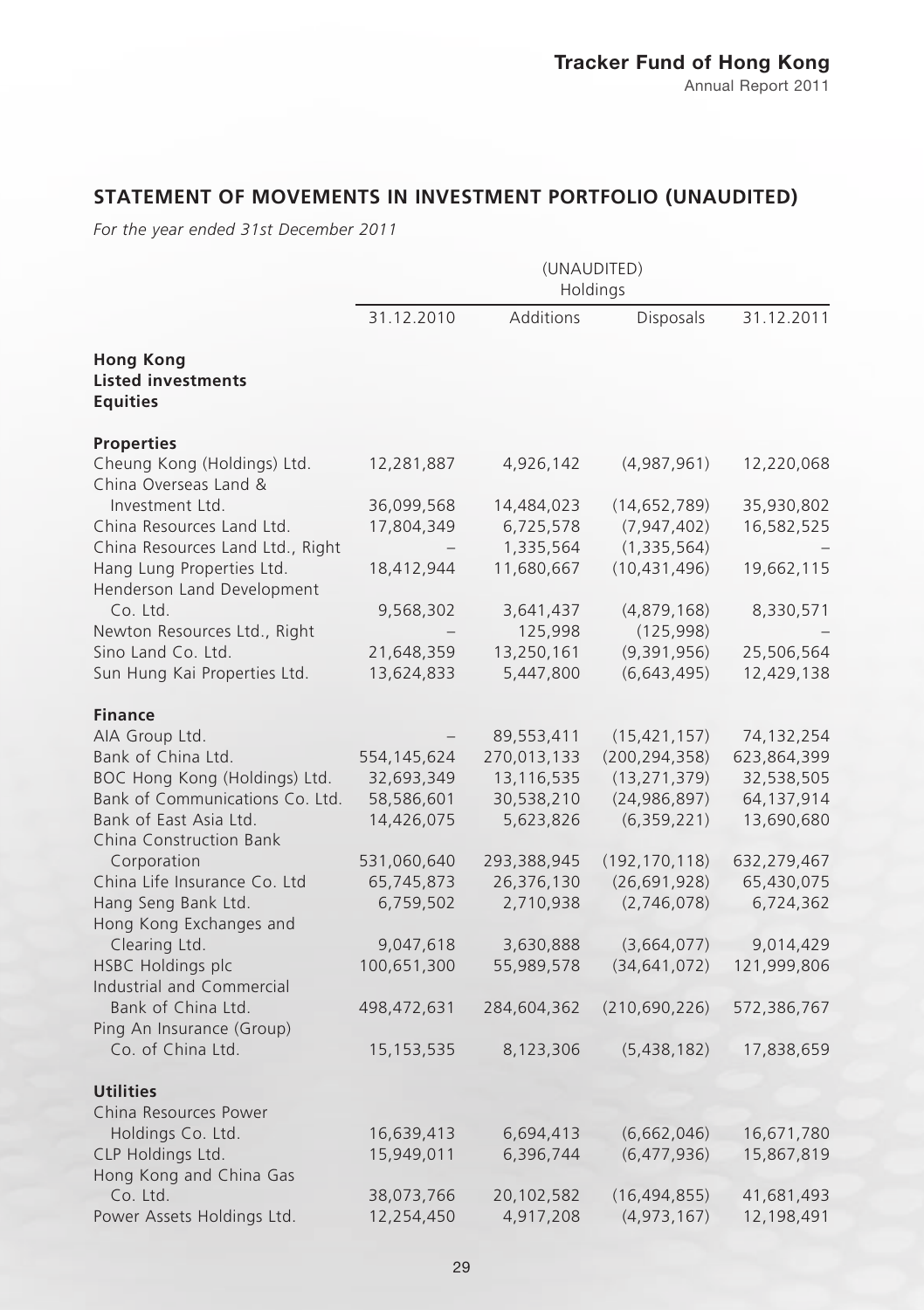## **STATEMENT OF MOVEMENTS IN INVESTMENT PORTFOLIO (UNAUDITED)**  (Continued)

*For the year ended 31st December 2011*

|                                   | (UNAUDITED)<br>Holdings |            |                |               |
|-----------------------------------|-------------------------|------------|----------------|---------------|
|                                   | 31.12.2010              | Additions  | Disposals      | 31.12.2011    |
| <b>Commerce and Industry</b>      |                         |            |                |               |
| Aluminum Corporation of           |                         |            |                |               |
| China Ltd.                        | 34,847,658              | 13,979,841 | (14, 147, 488) | 34,680,011    |
| Belle International Holdings Ltd. | 40,810,023              | 16,442,864 | (16, 464, 006) | 40,788,881    |
| Cathay Pacific Airways Ltd.       | 10,426,375              | 4,183,035  | (4, 232, 712)  | 10,376,698    |
| China Coal Energy Co. Ltd.        | 36,291,812              | 14,413,272 | (16, 400, 218) | 34,304,866    |
| China Merchants Holdings          |                         |            |                |               |
| (International) Co. Ltd.          | 9,699,702               | 4,933,368  | (3,766,720)    | 10,866,350    |
| China Mobile Ltd.                 | 53,181,803              | 21,337,672 | (21, 575, 079) | 52,944,396    |
| China Petroleum & Chemical        |                         |            |                |               |
| Corporation                       | 148,268,538             | 59,480,111 | (60, 197, 098) | 147,551,551   |
| China Resources Enterprise, Ltd.  | 10,595,014              | 4,250,553  | (4, 297, 996)  | 10,547,571    |
| China Shenhua Energy Co. Ltd.     | 30,033,553              | 12,046,802 | (12, 196, 713) | 29,883,642    |
| China Unicom (Hong Kong) Ltd.     | 41,638,207              | 16,704,025 | (16,901,663)   | 41,440,569    |
| CITIC Pacific Ltd.                | 11,283,163              | 4,526,829  | (4, 578, 308)  | 11,231,684    |
| CNOOC Ltd.                        | 157,875,502             | 63,334,118 | (64,098,617)   | 157, 111, 003 |
| COSCO Pacific Ltd.                | 14,378,775              | 5,767,061  | (5,838,996)    | 14,306,840    |
| Esprit Holdings Ltd.              | 10,815,859              | 4,455,724  | (3,924,706)    | 11,346,877    |
| Foxconn International             |                         |            |                |               |
| Holdings Ltd.                     | 18,938,395              | 3,837,689  | (22, 776, 084) |               |
| Hengan International Group        |                         |            |                |               |
| Co. Ltd.                          |                         | 8,434,472  | (1, 410, 384)  | 7,024,088     |
| Hutchison Whampoa Ltd.            | 18,837,323              | 7,556,010  | (7,649,651)    | 18,743,682    |
| Hutchison Port Holdings           |                         |            |                |               |
| Trust, Right                      |                         | 1,828,800  | (1,828,800)    |               |
| Li & Fung Ltd.                    | 21,975,302              | 69,846,592 | (41, 953, 175) | 49,868,719    |
| Li & Fung Ltd., Temp Trading      |                         | 52,946,026 | (52, 946, 026) |               |
| MTR Corporation Ltd.              | 12,741,984              | 5,116,878  | (5, 143, 010)  | 12,715,852    |
| New World Development Co. Ltd.    | 20,772,380              | 21,938,681 | (11, 134, 399) | 31,576,662    |
| New World Development             |                         |            |                |               |
| Co. Ltd., Right                   |                         | 10,906,301 | (10,906,301)   |               |
| PetroChina Co. Ltd.               | 186,423,411             | 74,787,418 | (75,688,089)   | 185,522,740   |
| Swire Pacific Ltd. 'A'            | 6,397,216               | 2,567,624  | (2, 594, 549)  | 6,370,291     |
| Tencent Holdings Ltd.             | 8,879,985               | 4,343,256  | (3,538,337)    | 9,684,904     |
| Tingyi (Cayman Islands) Holding   |                         |            |                |               |
| Corporation                       |                         | 16,981,452 | (184, 968)     | 16,796,484    |
| Want Want China Holdings Ltd.     |                         | 63,106,058 | (687, 372)     | 62,418,686    |
| Wharf (Holdings) Ltd.             | 12, 167, 482            | 6,521,121  | (5,370,559)    | 13,318,044    |
| Wharf (Holdings) Ltd., Right      |                         | 1,173,427  | (1, 173, 427)  |               |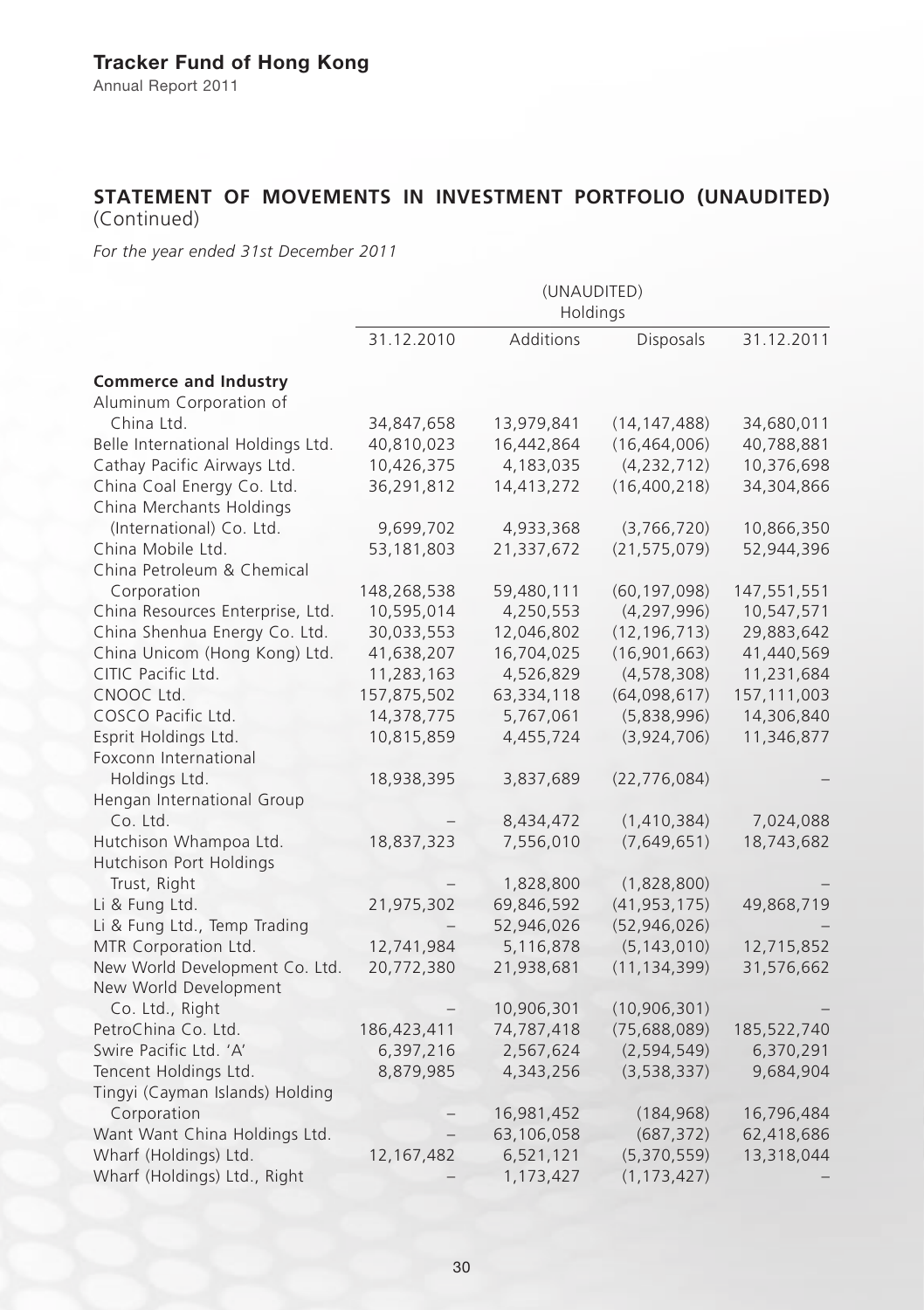## Tracker Fund of Hong Kong Annual Report 2011

## **PERFORMANCE RECORD (UNAUDITED)**

## **Net asset values**

|                                          | Net asset value<br>per unit<br>HK\$ | Net asset value<br>of the Fund<br>HK\$ |
|------------------------------------------|-------------------------------------|----------------------------------------|
| At end of financial year dated           |                                     |                                        |
| 31st December 2009                       | 22.02                               | 39,127,011,685                         |
| 31st December 2010<br>31st December 2011 | 23.19<br>18.58                      | 53,377,202,767<br>48,362,762,116       |
|                                          |                                     |                                        |

## **Highest and lowest net asset value per unit for the past 10 years**

|                        | Highest net asset<br>value per unit<br>HK\$ | Lowest net asset<br>value per unit<br>HK\$ |
|------------------------|---------------------------------------------|--------------------------------------------|
| Financial period ended |                                             |                                            |
| 31st December 2002     | 12.07                                       | 9.06                                       |
| 31st December 2003     | 12.70                                       | 8.62                                       |
| 31st December 2004     | 14.39                                       | 11.08                                      |
| 31st December 2005     | 15.80                                       | 13.50                                      |
| 31st December 2006     | 20.16                                       | 15.07                                      |
| 31st December 2007     | 32.17                                       | 18.82                                      |
| 31st December 2008     | 27.78                                       | 11.51                                      |
| 31st December 2009     | 23.07                                       | 11.49                                      |
| 31st December 2010     | 25.08                                       | 19.28                                      |
| 31st December 2011     | 24.62                                       | 16.83                                      |

## **Fund Performance**

During the year, the Hang Seng Index decreased by 19.97% (2010: increased by 5.32%), while the net asset value per unit of the Fund decreased by 19.88% (2010: increased by 5.31%).